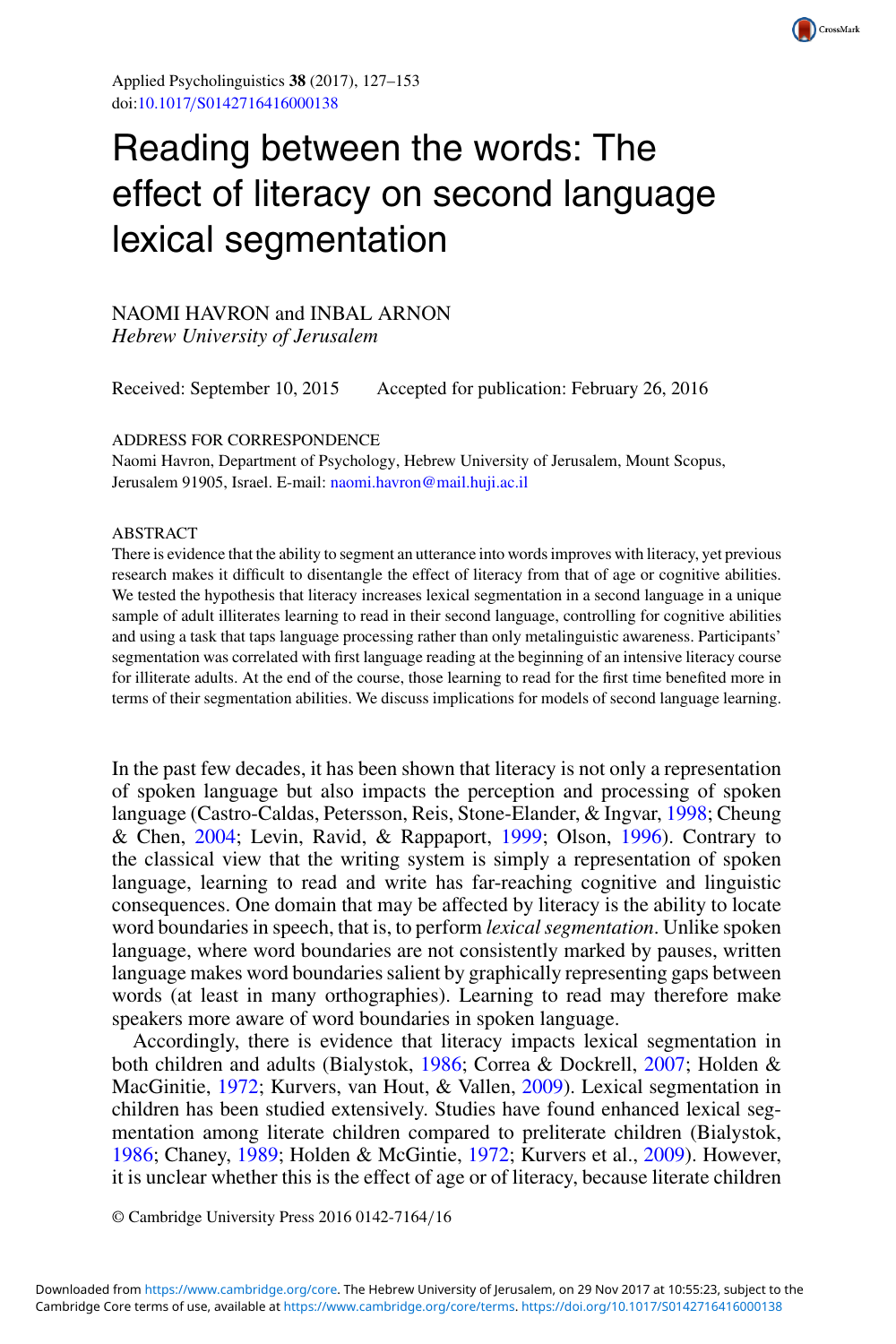are typically older than preliterate ones (Karmiloff-Smith, Grant, Sims, Jones, & Cuckle, [1996\)](#page-23-0). A recurrent finding in adults is that illiterate adults have more difficulty than literate adults segmenting utterances into word units, supporting the suggestion that literacy plays a role independent of that of age in the development of lexical segmentation (Gombert, [1994;](#page-23-0) Kurvers, [2015;](#page-24-0) Kurvers & Uri, [2006;](#page-24-0) Kurvers et al., [2009;](#page-24-0) Veldhuis & Kurvers, [2012\)](#page-26-0). However, there are many challenges involved in comparing literate and illiterate adults and in assessing language processing in illiterate populations, which make it hard to isolate the effect of literacy on lexical segmentation.

In the present study, we will look at the effect of first language  $(L1)$  and second language (L2) literacy on the lexical segmentation abilities of illiterate and literate adults learning to read in their L2, using a novel task and controlling for cognitive and spoken language measures. This will enable us to isolate the effect of literacy on lexical segmentation from that of age or cognitive abilities, while tackling some of the challenges in testing illiterate populations. We will also expand previous findings by testing both participants who can read in their L1, but not in their L<sub>2</sub> (L<sub>1</sub> literate), and participants who cannot read in their L<sub>1</sub> and are thus fully illiterate (L1 illiterate). This will allow us to compare the effect of learning to read for the first time to that of learning to read in in L2–L2 literacy is an additional writing system for some participants, while for others it is the first writing system they learn. This comparison, to our knowledge, has not been previously explored.

# LITERACY AND LEXICAL SEGMENTATION IN ADULTS

Previous work investigated the lexical segmentation abilities of illiterate adults both in their native language and in their L2. In both languages, lexical segmentation is often assessed by asking participants to divide sentences they hear into parts, in order to see how many word units they produce. These lines of investigation have shown an effect of L1 literacy on L1 lexical segmentation, such that literate adults show enhanced segmentation in their native language compared to illiterate adults (Kurvers et al., [2009;](#page-24-0) Morais, Bertelson, Cary, & Alegría, [1986\)](#page-24-0), as well as an effect of L1 literacy on L2 segmentation, such that native language literacy is associated with enhanced segmentation in an L2 (Gombert, [1994;](#page-23-0) Kurvers et al., [2009\)](#page-24-0). That L1 literacy impacts L1 lexical segmentation suggests that literacy changes, rather than mirrors, perception and processing of spoken language. That it also impacts L2 processing opens up interesting questions about a possible relationship to L2 learning, by suggesting that knowing how to read in an L1 "infects" the processing of linguistic input in a new language. Knowing to read in an L1 may lead learners to treat words as more salient units in the L2 they are learning.

This possibility is especially interesting in light of recent suggestions that learning from multiword units may lead to better learning of certain grammatical relations, compared to learning from individual words (Arnon, [2010\)](#page-22-0). This suggestion is supported by several different lines of research. First, there is growing evidence that multiword units may support L1 acquisition (e.g., Abbot-Smith & Tomasello, [2006;](#page-22-0) Arnon & Clark, [2011;](#page-22-0) Lieven, Pine, & Barnes, [1992;](#page-24-0) Lieven, Salomo, & Tomasello, [2009\)](#page-24-0) and that they play a role in native language processing (e.g., Arnon & Priva, [2013;](#page-22-0) Arnon & Snider, [2010;](#page-22-0) Tremblay, Derwing, Libben, &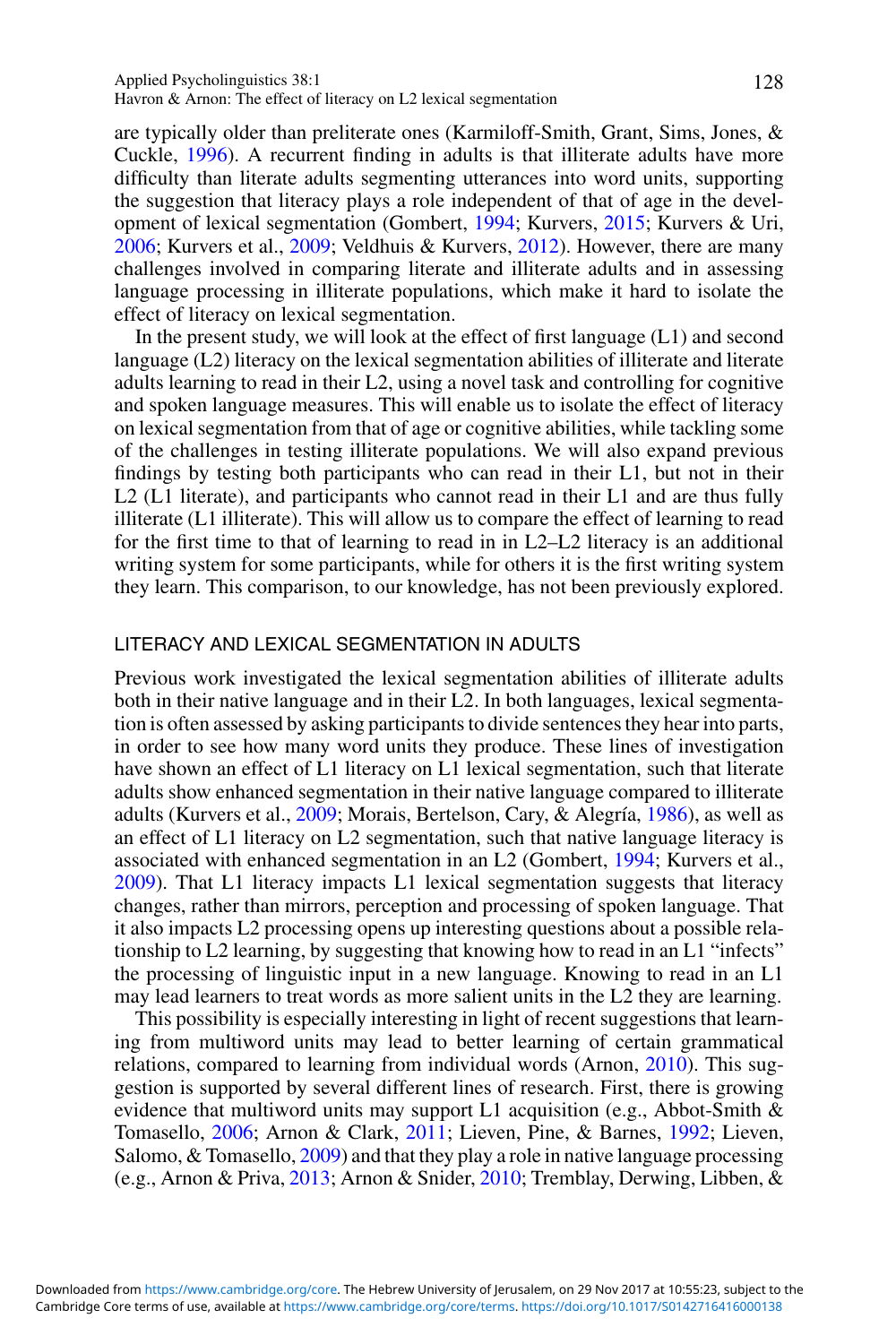Westbury, [2011;](#page-25-0) Wray, [2002,](#page-26-0) [2009\)](#page-26-0). Second, they are an important component of L2 fluency (Arnaud & Savignon, 1997; Wray, [1999,](#page-26-0) [2013\)](#page-26-0), and there is increasing interest in targeting them in L2 instruction (Wood, [2002,](#page-26-0) [2009;](#page-26-0) Wray, [2000;](#page-26-0) [Wray](#page-26-0)  $&$  Fitzpatrick, 2010). Third, artificial language learning studies have shown that adults learn grammatical dependencies better when multiword units were used as building blocks for learning (Arnon & Ramscar, [2012;](#page-22-0) Siegelman & Arnon, [2015\)](#page-25-0). If literacy affects the size of the units learners learn from, and leads them to be more aware of word boundaries, this may negatively impact the way they learn certain aspects of grammar in the L2. We return to the implications of lexical segmentation for language learning in the Discussion section of this article.

As mentioned, the body of evidence from research on illiterate adults suggests that literacy plays a role in the development of lexical segmentation in both L1 and L2 and that this role is independent from that of age. However, the studies that explored language processing with illiterate adults face several challenges having to do with testing this unique population. These challenges can be divided into the sample-related and the task-related challenges. In terms of the sample, it is difficult to find suitable comparison groups for illiterate adults. Illiterate adults differ from literate ones in many respects, only one of which is their knowledge of print. Any literate comparison group will probably differ from an illiterate comparison group in their cognitive abilities, specifically nonverbal intelligence and short-term memory (Kosmidis, Zafiri, & Politimou, [2011;](#page-23-0) Olivers, Huettig, Singh, & Mishra, [2014;](#page-24-0) Ostrosky-Solís & Lozano, [2006\)](#page-24-0). These differences may also influence performance on segmentation tasks, making it hard to attribute differences found between these groups to literacy alone.

Though many impressive attempts have been made to find literate adults who will be comparable to an illiterate sample (e.g., Castro-Caldas et al., [1998;](#page-22-0) Kosmidis et al., [2011\)](#page-23-0), most studies settle for using a low-educated sample of literates from a background similar to the illiterate sample as the comparison group. Because none of the lexical segmentation studies carried out on illiterate adults collected measures of nonverbal intelligence and short-term memory, it is hard to ensure that the differences in lexical segmentation between the groups did not reflect differences in cognitive abilities, rather than literacy. The sample-related challenge can be tackled in at least two ways: (a) by collecting cognitive measures to statistically control for differences between participants, and (b) by testing the same participants before and after they learn to read, thereby reducing differences in cognitive abilities and other individual differences between participants. Research designs such as this are much needed in the field (Ardila et al., [2010\)](#page-22-0).

In addition to the sample-related challenge, studies with illiterate adults face the challenge of finding suitable tasks for illiterate adults to perform. Some of the tasks that have been used with illiterate adults place a burden on short-term memory. This is troubling because there are probably initial differences between the illiterate group and the control group in short-term memory (Ardila, Rosselli, & Rosas, [1989;](#page-22-0) Kosmidis et al., [2011\)](#page-23-0). For example, Gombert [\(1994\)](#page-23-0) asked participants to repeat a sentence and instill pauses between the words. He comments that illiterate adults might have had trouble remembering the sentences, which would negatively impact their ability to repeat them. Other tasks may also be too complex for illiterate adults to understand. Both Morais et al. [\(1986\)](#page-24-0) and Kurvers et al. [\(2009\)](#page-24-0)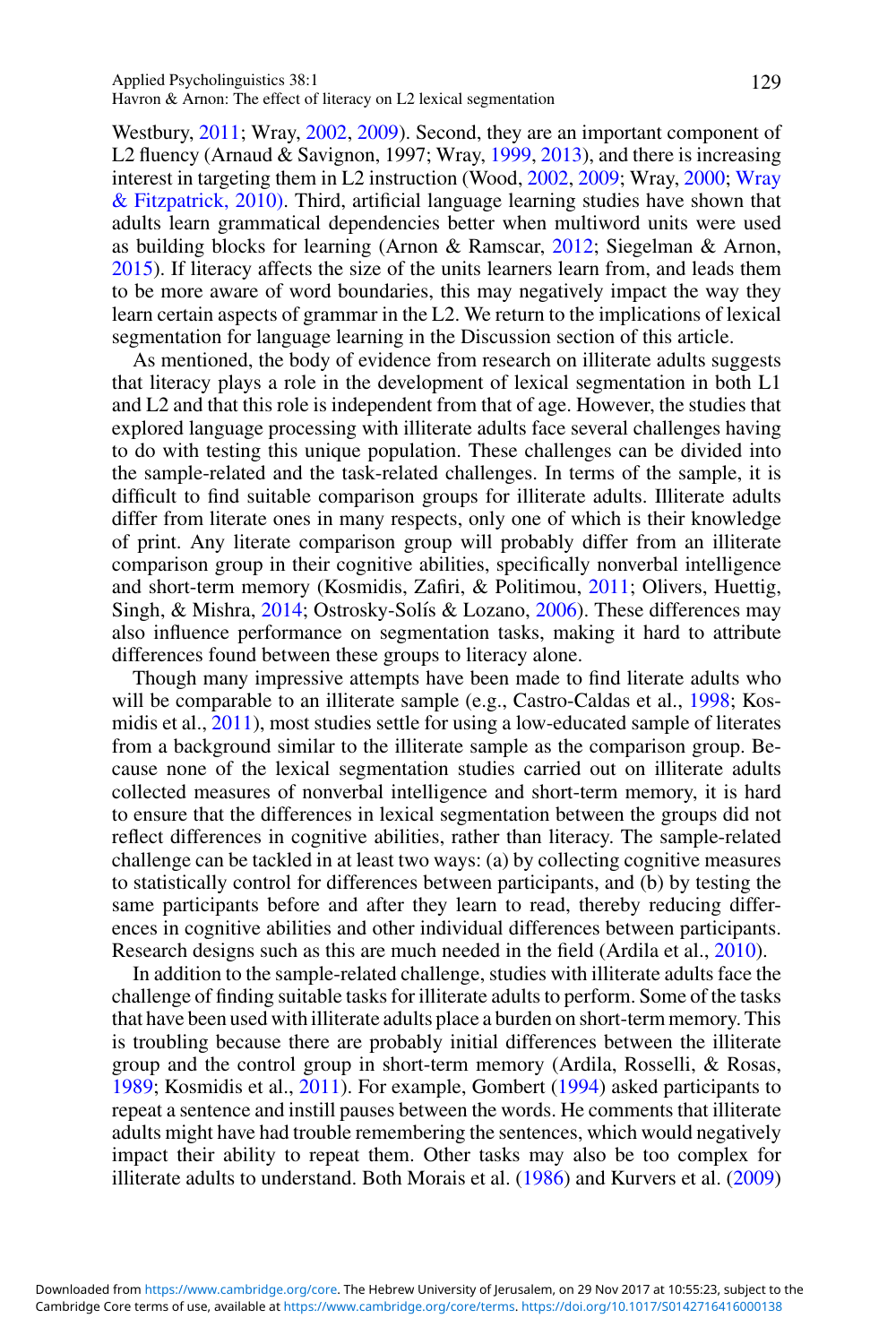#### Applied Psycholinguistics 38:1 130 Havron & Arnon: The effect of literacy on L2 lexical segmentation

asked participants to segment a sentence into parts. Such instructions sound fairly simple, but they may be difficult for illiterate adults to understand. Kurvers et al. give an illustrative example of how illiterate participants carried out this task. In their example, a participant is shown to break the sentence into units based on its meaning, rather than into words or multiword units. They specifically state that the participant in the example did not understand what was asked of her.

Of course, an inability to understand the tasks may, in itself, point to an inability to perform them, but this does not have to be the case. It is possible that illiterate adults could not understand the task because they lack *metalinguistic awareness*, that is, the ability to consciously reflect on language; but they are nevertheless processing language in the same manner as literate adults. While studies on children's lexical segmentation abilities have undergone a transition since the first wave in the 1970s, with tasks becoming more and more implicit in an attempt to tap online language processing rather than metalinguistic knowledge (Karmiloff-Smith et al., [1996;](#page-23-0) Veldhuis, [2012;](#page-26-0) Veldhuis & Kurvers, [2012\)](#page-26-0), all but one (Onderdelinden, van der Craats, & Kurvers, [2009\)](#page-24-0) of the studies on illiterate adults used very explicit measures. The findings that literacy enhances metalinguistic awareness (Olson, [1996;](#page-24-0) Levin et al., [1999;](#page-24-0) Veldhuis & Kurvers, [2012\)](#page-26-0) further highlight the need to use more implicit tasks when assessing lexical segmentation among illiterate adults.

To summarize, the above-mentioned challenges point to the need to better address the problem of comparison groups and control for the differences in cognitive abilities between literate and illiterate adults. There is also a need to develop simpler tasks that will place lower or no demands on short-term memory. Finally, there is a need to assess lexical segmentation in illiterate adults in a less explicit, more online manner, which may reflect language processing rather than only metalinguistic understanding. The present study will attempt to fill in these gaps in the existing literature.

# THE PRESENT STUDY

To achieve the two goals described above, the present study will focus on the effect of L1 and L2 literacy on L2 lexical segmentation. First, we will ask whether L1 literacy still shows an effect on L2 processing after we address the abovementioned methodological challenges and remove some of the confounds found in previous research. Second, we will ask whether learning to read and write in L2, in adulthood, affects L2 spoken language segmentation. We will do this by comparing participants' performance on a lexical segmentation task at the beginning and end of an L2 literacy course. We will also expand previous findings to Arabic  $(L1)$  and Hebrew  $(L2)$ , two Semitic languages with writing systems different from the Latin script.

Our research participants were native Arabic speakers learning to read in their L2, Hebrew. Some were fully illiterate: they could not read in their native language or in the L2. Others were literate in their L1: they read comparatively well in their L1, but less so in the L2. Hebrew and Arabic are both Semitic languages with different writing systems, but a similarly rich synthetic morphology and a deep orthography, which consistently represents its morphology (Ravid, [2001\)](#page-25-0). These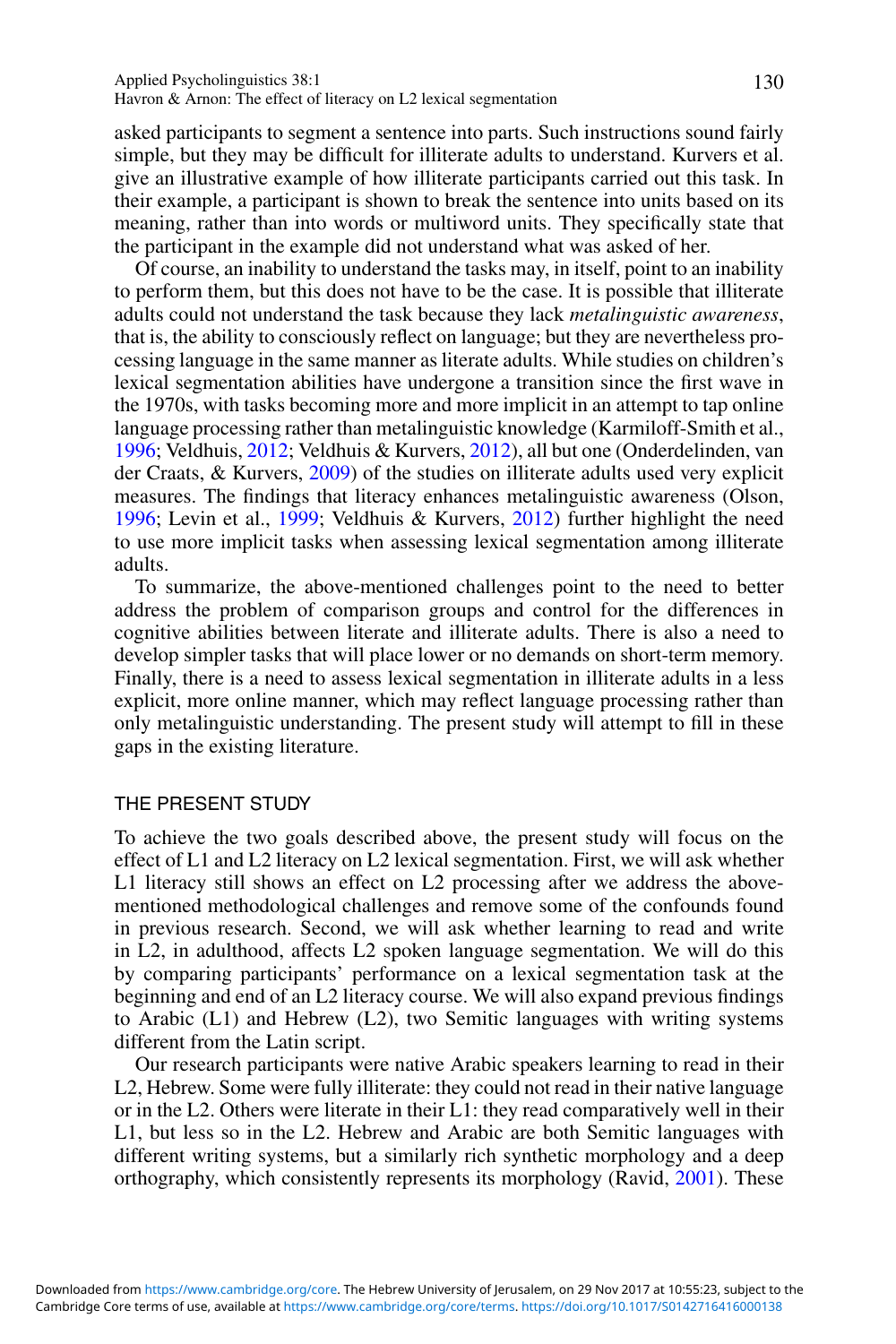particular typological characteristics of the language make reading in Hebrew (e.g., Deutsch, Frost, & Forster, [1998;](#page-23-0) Frost, Forster, & Deutsch, [1997\)](#page-23-0), and specifically reading acquisition in Hebrew (e.g., Levin et al., 2001; Ravid, [2001;](#page-25-0) Ravid & Malenky, [2001;](#page-25-0) Share & Levin, [1999\)](#page-25-0), an interesting case for psycholinguistic research. Despite this, lexical segmentation in these languages was not previously studied.

To achieve our first goal, which is to deal with the sample-related and taskrelated challenges described above, we employed four strategies. First, we collected measures of short-term memory, nonverbal intelligence, and L2 vocabulary to control for their effects on task performance. Second, we tested participants at the beginning and at the end of an intense, 3-month L2 literacy course. This enabled us to both test the effect of L1 literacy on L2 processing (at the beginning of the course) and observe enhancement in L2 spoken language segmentation ability following L2 literacy acquisition. Third, to limit the possibility that improvement in lexical segmentation did not result from the improvement in literacy, we also tested our participants at the beginning and end of the course on a nonlinguistic cognitive control task. We did this in order to measure the course's impact on an ability that should not be affected by literacy, and support the claim that it is the acquisition of literacy rather than a general improvement in executive functions following the course that explains any change in task performance. Fourth, to overcome shortcomings of previously used tasks, we used a task that was simple, did not burden short-term memory, and was relatively implicit. We will show that this task taps online language processing rather than only metalinguistic awareness by manipulating psycholinguistic properties of the stimuli and measuring the effect of this manipulation on performance.

The task we chose was a word order reversal task, based on Huttelocher's [\(1964\)](#page-23-0) study of what she called the *word–phrase relationship*. The participants hear a pair of words and are asked to reverse their order, for example, hear "little boy" and produce "boy little." The task of reversing word order requires participants to recognize the boundary between the two words and then manipulate their order. Its advantages over previously used tasks are that it is quite simple and easy to understand and it hardly burdens short-term memory, because there are only two words to remember. This task also seems to require lower levels of metalinguistic abilities, and is more implicit than other tasks used, because it does not require conscious reflection on language and its constituent units. In line with psycholinguistic research showing that language processing is sensitive to the frequency of two-word and larger multiword units (Arnon & Snider, [2010;](#page-22-0) Jurafsky, Bell, Gregory, & Raymond, [2001\)](#page-23-0), the current study will also manipulate the frequency of co-occurrence of two words (bigrams), arguing that more frequent word pairs should be harder for participants to reverse. Confirming this hypothesis will support the claim that the task taps online language processing, rather than only metalinguistic knowledge (see Materials section for more details on the task).

To summarize, this study will test several predictions. First, in line with psycholinguistic literature (Arnon & Snider, [2010;](#page-22-0) Bannard & Matthews, [2008;](#page-22-0) Jurafsky et al., [2001\)](#page-23-0), we expect the frequency of word pairs to affect lexical segmentation, so that all participants (regardless of literacy status) will have more difficulty segmenting frequent word pairs. Such a finding would indicate the task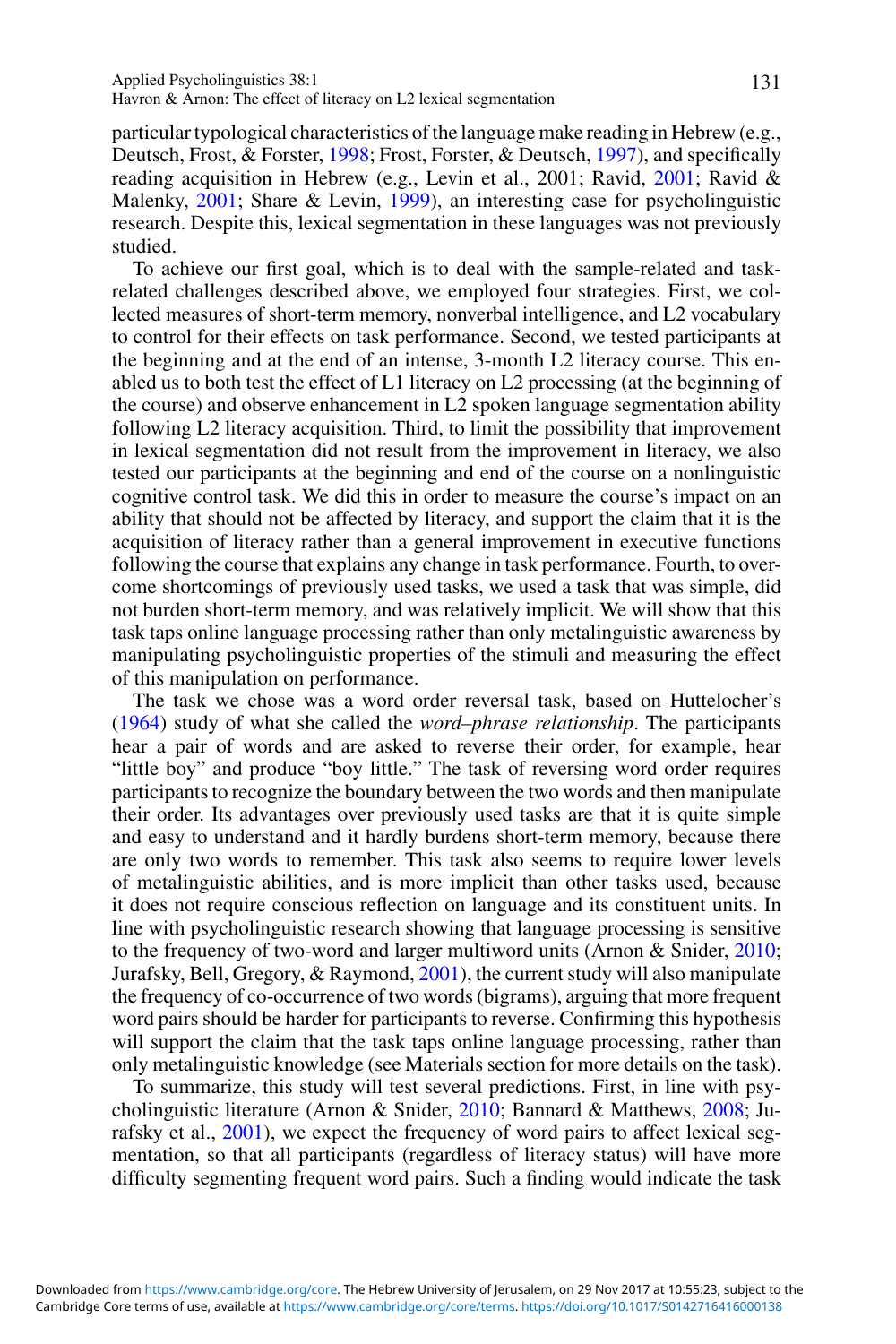does measure language processing rather than metalinguistic knowledge only. Second, we expect L1 literate adults to show enhanced lexical segmentation in their L2 compared with L1 illiterates (after controlling for word pair frequency, and participants' L2 vocabulary and cognitive abilities), illustrating the effect of L1 literacy on L2 processing. Third, we expect that both literacy and spoken language lexical segmentation performance will improve following the literacy course, further supporting the claim that literacy (rather than age) impacts lexical segmentation. Because some of our participants were acquiring a second literacy system, we will compare the improvement in lexical segmentation achieved by our more literate participants with that achieved by our less literate participants.

Though intuitively one may expect that improvement in reading will be positively correlated with improvement in segmentation, we do not predict such an effect for two reasons. First, there may be a fundamental difference between becoming a reader and becoming a better reader. In the first case, learners gain access to an additional knowledge about how language is represented. In the second, they are merely strengthening and entrenching the knowledge they have. Consequently, the effect of L2 literacy acquisition on lexical segmentation may be large in the first scenario, but negligible in the second. Second, the relation between segmentation enhancement and literacy improvement may even be negative for L1 literates. These learners may have an easier time learning to read in an L2 than their illiterate peers (i.e., show greater improvement on the literacy measures), because they can build on their understanding of L1 literacy to acquire their L2 literacy. However, they are predicted to show a smaller enhancement in lexical segmentation (because of their existing knowledge of segmentation from their L1 literacy). For these reasons, we predict that the improvement in lexical segmentation will be greater among those participants who were illiterate in both languages compared to those who were illiterate only in the L2. We expect no improvement on the nonlinguistic cognitive control task, which should be less susceptible to the effect of literacy.

# METHOD

#### *Participants*

The participants were 39 male soldiers who were enrolled in an intensive Hebrew literacy course during their service in the Israeli army. All soldiers were native Arabic speakers from different communities and backgrounds (Bedouins, Muslims, and Christians). They were 18 to 28 years old (mean age  $= 21$ ). All participants learned Hebrew as their L2 and were proficient speakers: Hebrew is the dominant language in Israel and is taught to Arab speakers from second grade. All participants have been living in a dominantly Hebrew environment since enlisting in the army (at least 1 year). All participants were deemed fit for army service and did not have any diagnosed learning or cognitive impairments.

In terms of literacy, participants were illiterate or poor readers in Hebrew (L2): they were attending the course because they could not read well in Hebrew. Their literacy level ranged from partial familiarity with the Hebrew letters to an ability to read a text at a first-grade level. It is important to note that illiteracy is generally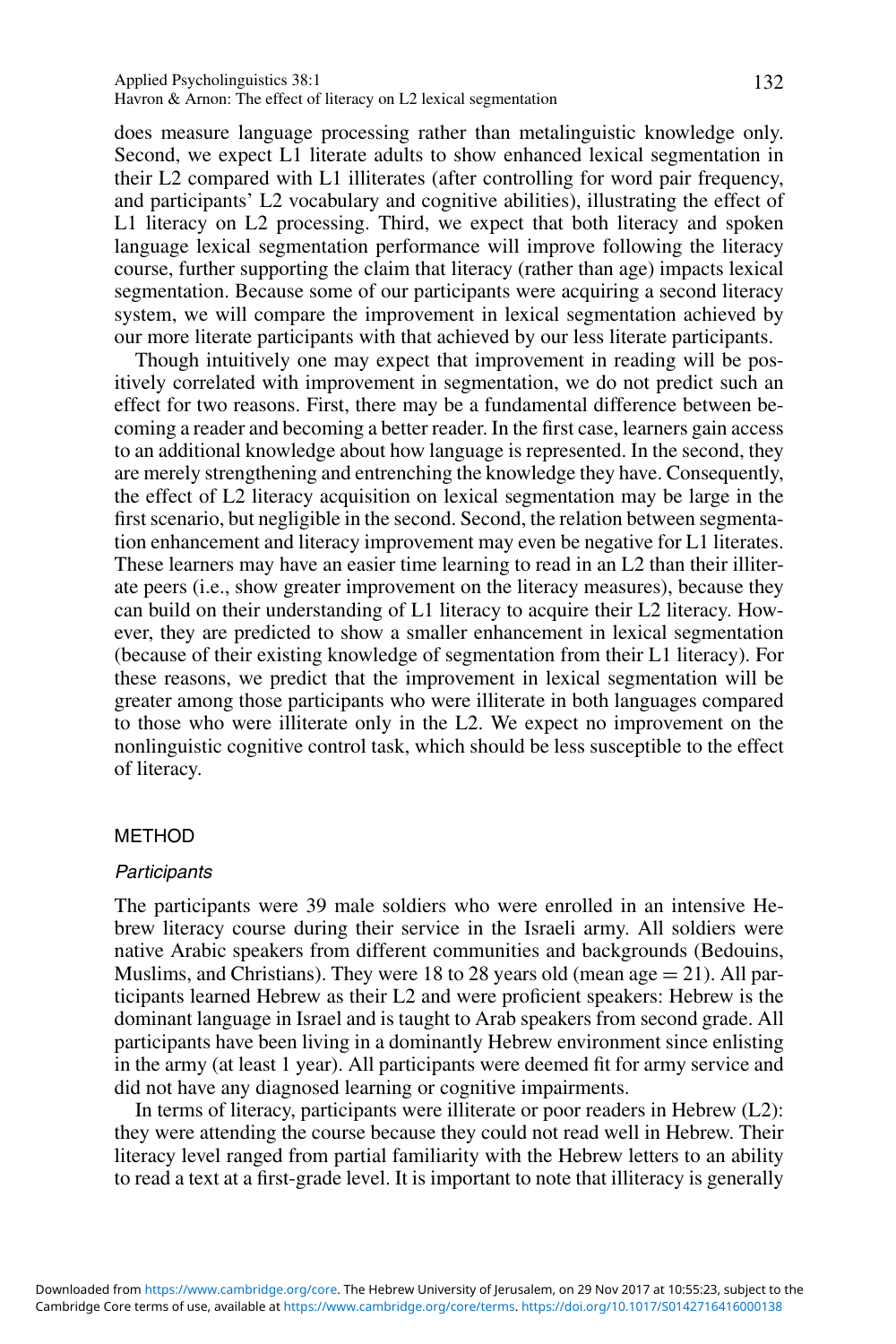uncommon in Israel (3.4% illiteracy for the general population), though the rates are higher for native Arabic speakers. In 2012, 4.8% of Arab men were considered illiterate, compared with only 1.6% of Jewish men. Similarly, 11.4% of Arab women in Israel were considered illiterate, compared with only 2.9% of Jewish women (Israeli Central Bureau of Statistics, [2014\)](#page-23-0). Participants differed in their ability to read in their native language (Arabic), as well as in their L2 (Hebrew). About half of the participants could not read in any language (L1 or L2), and the other half had some literacy skills.

The army course teaches L2 literacy through a program developed by the army specifically for this population. The program aims to improve reading and writing skills, as well as Hebrew language skills, and general knowledge. Students receive both classroom oral instruction and individual tutoring in writing and reading short texts, and in reading comprehension skills. They study about 9 hr per day. The course takes place twice a year, with about 15 soldiers starting each cycle. Our sample is made up of soldiers from three consecutive cycles. All of the soldiers who were present on the day of testing participated in the study (except for 1 soldier who declined to participate). The study was approved by the Institutional Review Board of Hebrew University. The participants were told that the study goal is to evaluate what happens to adults as they learn to read. They were told that their participation is not mandatory and that they can stop at any stage. We emphasized that any data we collect would not be transferred to anyone, including their commanders. Consent was obtained verbally.

# *Materials*

Four types of measures were collected: (a) measures of online word segmentation in the lexical segmentation task, (b) cognitive and linguistic measures used to control for differences in L2 linguistic abilities and cognitive abilities between the participants (nonverbal intelligence, short-term memory, L2 vocabulary, and a language background questionnaire), (c) literacy measures used to assess the literacy level in the two languages (L1 Arabic and L2 Hebrew), and (d) a measure of cognitive control used as a control for the before–after comparison.

*Lexical segmentation.* The lexical segmentation task was based on a study conducted by Huttenlocher [\(1964\)](#page-23-0). In this study, participants heard word pairs and were asked to reverse their order (e.g., hear "little boy," produce "boy little"). This task requires participants to locate the two words and then manipulate their order: it is impossible to perform successfully without differentiating between the two words. Huttenlocher used the task with children 4.5–5 years old and showed that it was sensitive to the linguistic properties of the word pairs. In the original task, frequently encountered pairs were contrasted with listlike word pairs (e.g., child– lady) and with anomalous pairs that are not usually encountered (e.g., table–goes), rather than with simply infrequent pairs. There were considerably fewer errors in listlike and anomalous pairs compared to frequently encountered word pairs.

We expanded the original task by closely examining the effect of word cooccurrence frequency on performance, wanting to test the prediction that participants will have a harder time reversing higher frequency word pairs. We thus used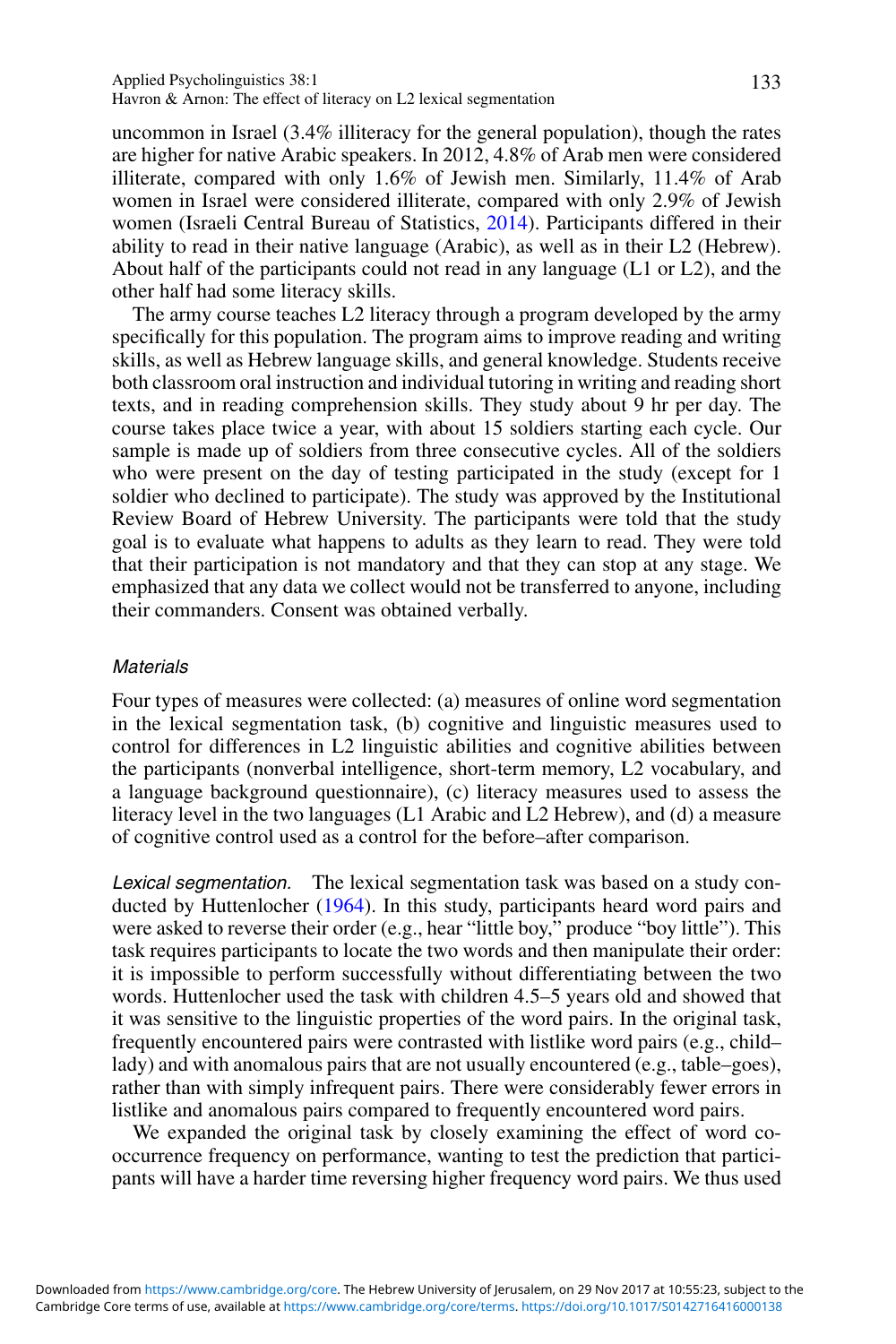|                           |          | Word Pairs |          |                  |  |
|---------------------------|----------|------------|----------|------------------|--|
|                           | Frequent | Infrequent | t        | $\boldsymbol{p}$ |  |
| Mean frequency            |          |            |          |                  |  |
| Per million               | 50.36    | 1.4        | 5.49     | $< 0.00$ ***     |  |
| Word1                     | 2239     | 2196       | 0.08     | .94              |  |
| Word <sub>2</sub>         | 888      | 558        | 1.73     | .09              |  |
| Number of syllables       |          |            |          |                  |  |
| Word1                     | 2.12     | 1.96       | 0.99     | .33              |  |
| Word2                     | 1.56     | 1.56       | $\Omega$ | 1.0              |  |
| Total word pair syllables | 3.68     | 3.52       | 0.61     | .55              |  |

| Table 1. Properties of frequent and infrequent word pairs |  |  |  |
|-----------------------------------------------------------|--|--|--|
|-----------------------------------------------------------|--|--|--|

\*\*\**p* = .001.

only grammatical word pairs, all appearing in everyday speech, differing only in frequency. We also controlled tightly for single word frequency. We used the MILA Tapuz People Forum Corpus (Itai & Wintner, [2008\)](#page-23-0) to construct our items and calculate word and word pair frequencies. This is a collection of around 1.4 million words taken from Israeli online forums in Hebrew. We used this corpus because (a) there is at the moment no large enough corpus of spoken Hebrew (e.g., the Corpus of Spoken Israeli Hebrew only contains 93,000 tokens) and (b) it is closer to spoken Hebrew that other available written corpora.

We constructed two lists of 50 word pairs, one for each session. Each list contained equal numbers of frequent and infrequent word pairs. Frequently used word pairs appeared over 15 times per million in the MILA Tapuz corpus. Infrequent word pairs appeared under 3 times per million. The word pairs in both lists were very simple and familiar ones. Even the infrequent word pairs were made up of two simple words (e.g., "my father" is frequent but "her father" is infrequent, but all the single words are frequent and familiar). The two types of word pairs did not differ significantly in the frequency of the individual words making up the pair. They also did not differ significantly in the number of syllables of the first word, second word, or word pair. The stimuli properties are summarized in Table 1. All the word pairs were recorded by a female native speaker of Hebrew who was unaware of the study goals and who had been formerly employed as a radio anchor. The order of presentation of items was randomized for each participant.

As we were running the experiment, we realized that in Arabic (participants' native language) some word pairs constitute a single word, rather than two words. For example, the Arabic equivalent of the Hebrew word pair "aba sheli" (my father) is one word, "abuy." For the third course, we therefore removed or replaced these items with equivalent ones that are two words in both languages. In the new lists, which consisted of 40 items, the frequent and infrequent word pairs did not differ significantly in the frequency of the individual words making up the pair, or the number of syllables of the first word, second word, or word pair. We added whether a word pair was one or two words in Arabic to the statistical analyses (see Results section).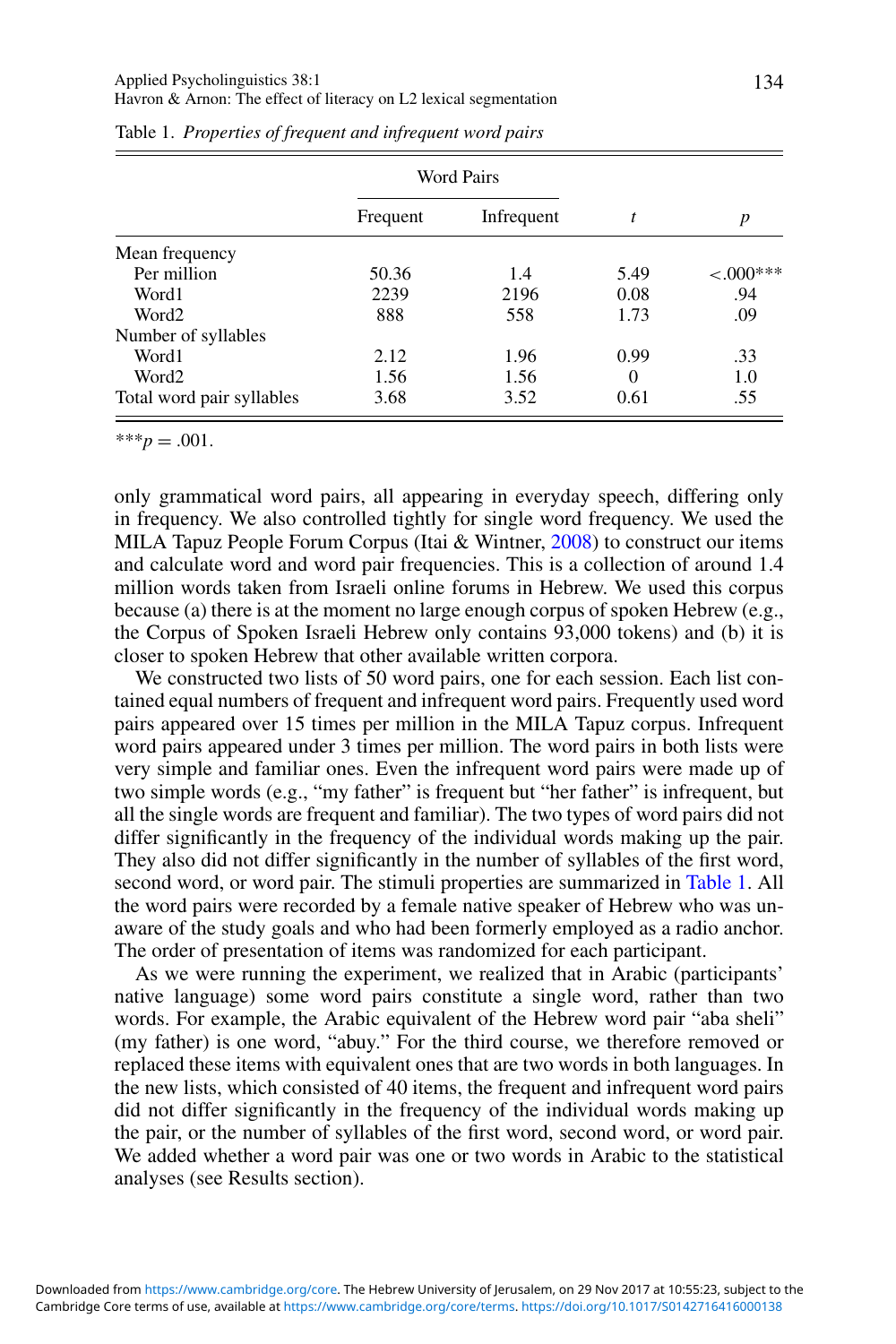Applied Psycholinguistics 38:1 135 Havron & Arnon: The effect of literacy on L2 lexical segmentation

CODING. Responses were coded as correct if the word pair was successfully reversed and as incorrect if it was not. If participants misheard the word pair (e.g., heard: "little boy," produced "*toy* little"), the response was excluded from the analysis. However, if participants produced words that were not phonetically similar (hear "little boy," produced "apple little"), the responses were coded as incorrect.

*Cognitive measures.* Participants completed two cognitive abilities measures: a measure of nonverbal intelligence and a measure of short-term memory. Nonverbal intelligence was assessed using the adult version of the block design subset of the Wechsler Adult Intelligence Scale—Fourth Edition (Wechsler, [2008\)](#page-26-0). In this task, participants are asked to use colored blocks to match a pattern displayed to them. Their performance was scored based on the norms of the block design subset of the Wechsler Adult Intelligence Scale—Fourth Edition. Short-term memory was evaluated using the forward digit span task in Arabic (participants' native language). In this task, participants are asked to repeat a string of digits they hear, with a growing number of digits (Wechsler, [2008\)](#page-26-0). We used only the digits one to five, because it was proposed that adult illiterates' worse performance on this task is partly due to them being less familiar with numbers higher than five (Petersson, Reis, & Ingvar, [2001\)](#page-24-0). Participants' score on this task was the number of correctly recalled strings.

*L2 linguistic measures.* Our vocabulary measures were based on the Multilingual Naming Test, which is a validated scale for measuring vocabulary in an English– Spanish bilingual population (Gollan, Weissberger, Runnqvist, Montoya, & Cera,  $2012$ ), and on the Gitit Kave battery (Kavé,  $2005$ ), which is a validated Hebrew vocabulary measure. We used the standard administration procedures for these tasks. Performance was coded as percentage of correct responses.We also collected self-reported ratings of participants' ability to speak and understand Hebrew using the Language Experience and Proficiency Questionnaire, a validated and reliable scale for bilinguals and multilingual's self-rated proficiency (Marian, Blumenfeld, & Kaushanskaya, [2007\)](#page-24-0). We only used items that were relevant for illiterate participants. Participants rated their proficiency of a scale of 1–7.

*Literacy assessment.* We assessed participants' ability to read in both Arabic (L1) and Hebrew (L2) in two ways: self-reported ratings (from the Language Experience and Proficiency Questionnaire) and rated paragraph reading. Participants rated their ability to read and write in Hebrew and Arabic on a scale from 1 to 7. In addition, we asked participants to read a short paragraph in the two languages. In both languages, the paragraph was at the level of first-grade readers (downloaded from an educational website). The paragraph reading was recorded and later rated by native speakers of Hebrew and Arabic who were blind to the study goals and had not met the participants. We used a scale developed for assessing literacy in illiterate populations (Tarone, Bigelow, & Hansen, [2007\)](#page-25-0). Reading was rated on a scale of 0–6 for two measures: fluency  $(0-3)$  and confidence  $(0-3)$ . To make it comparable to the self-rating scale, 1 point was added to the aggregate score, to create a scale of 1–7.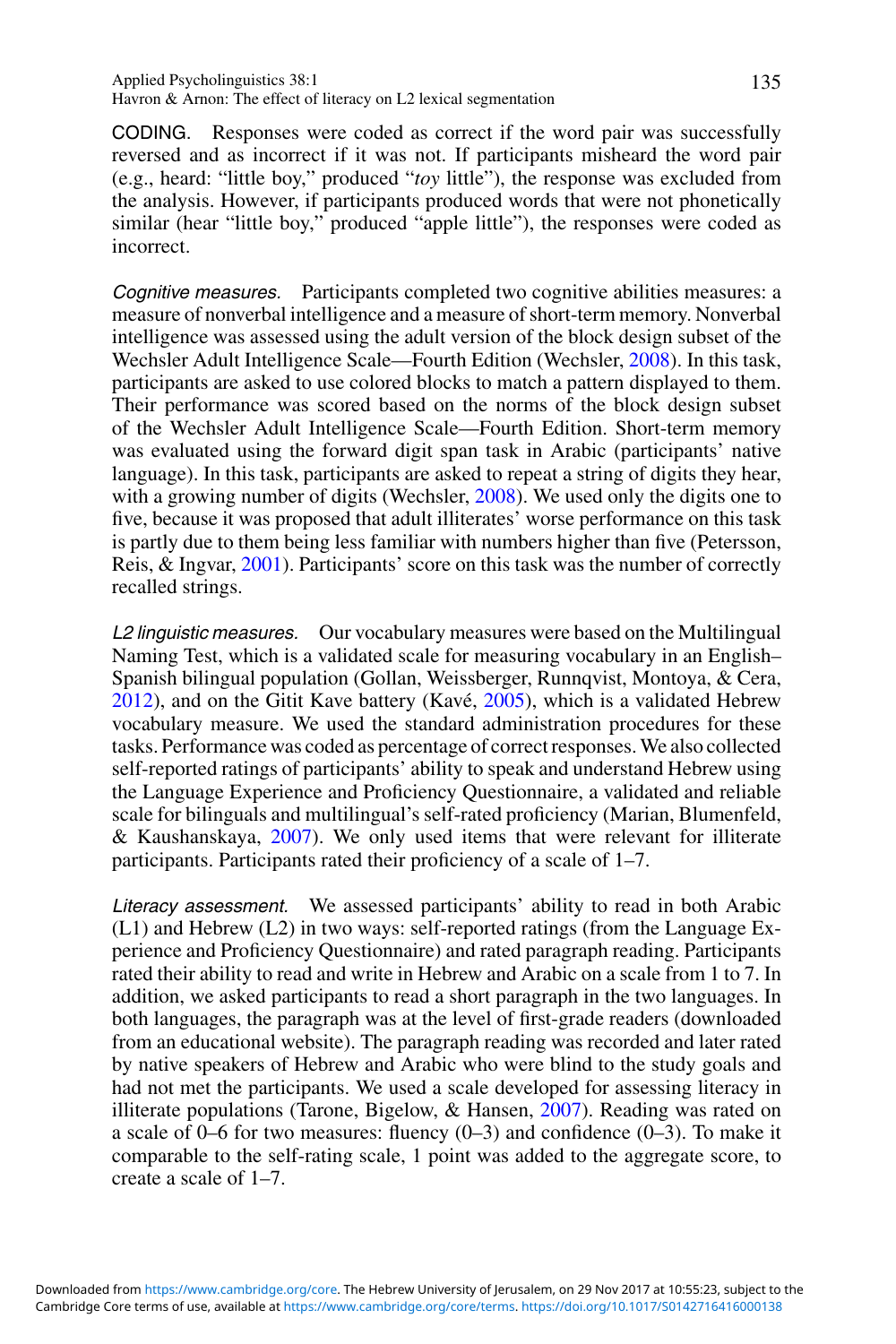#### Applied Psycholinguistics 38:1 136 Havron & Arnon: The effect of literacy on L2 lexical segmentation

*Cognitive control measure.* We assessed participants' nonlinguistic cognitive control using a validated and reliable spatial Stroop task, the *Simon task* (Bialystok, Craik, Green, & Gollan, [2009;](#page-22-0) Lu & Proctor, [1995;](#page-24-0) Mor, [2012\)](#page-24-0). In this task, a dot appeared on a screen, sometimes on the left side of the screen and other times on the right side of the screen. Participants were asked to press the left key of a response box if the dot appeared on the left and the right key if it appeared on the right. After performing a few practice trials, they were told that now an arrow will appear in the middle of the screen before the dot appears on either side. They were told to ignore the direction the arrow is pointing at, and only take notice of the location of the dot. Half of the trials were congruent: the arrow pointed in the same direction as the location of the dot. The other half were incongruent: the arrow pointed in the opposite direction. Participants performed a practice block before they began the task, during which they received feedback for their response (we used a smiley face if they succeeded and a red X if they failed).

Participants' reaction time for each trial was recorded. We calculated two cognitive control scores: a reaction time difference score and an accuracy difference score. For the reaction time difference score, we subtracted participants' mean reaction time on accurate congruent trials from their mean reaction time on accurate incongruent trials. For the accuracy difference score, we subtracted their accuracy on incongruent trials from their accuracy in congruent trials. Inhibiting the automatic shift of attention to the direction of the arrow requires cognitive control, and therefore the smaller the difference between accuracy and speed in congruent and incongruent trials, the better cognitive control the participant is estimated to have.

# *Procedure*

Participants were tested twice: once in the second week of the course and once in the penultimate week of the course. They were tested in a quiet room using a laptop. We used the experimental software E-Prime (Schneider, Eschman, & Zuccolotto, [2012\)](#page-25-0) to run the different tasks and record responses. All sessions were also recorded using a portable recorder. During the first session, participants completed the tasks in the following order: (a) the lexical segmentation task, (b)  $L2$ vocabulary assessment, (c) nonverbal intelligence task, (d) short-term memory task (digit span), (e) cognitive control task, (f) L1 and L2 literacy assessment, and  $(g)$ language background questionnaire. In the first course only  $(N = 16)$ , participants completed the cognitive measures on a separate testing session due to the course's time constraints. In addition, the third course did not complete the cognitive control task due to the limited testing time we were allocated by the course managers. Because we wanted to examine participants' improvement on literacy, lexical segmentation, and cognitive control following the course, participants completed only these tasks during the second session. At the end of the course, we thanked participants for their participation by organizing a small party at the army base.

# **RESULTS**

We collected data from 39 participants who took part in three consecutive cycles of the literacy course (participants who performed the course twice were not tested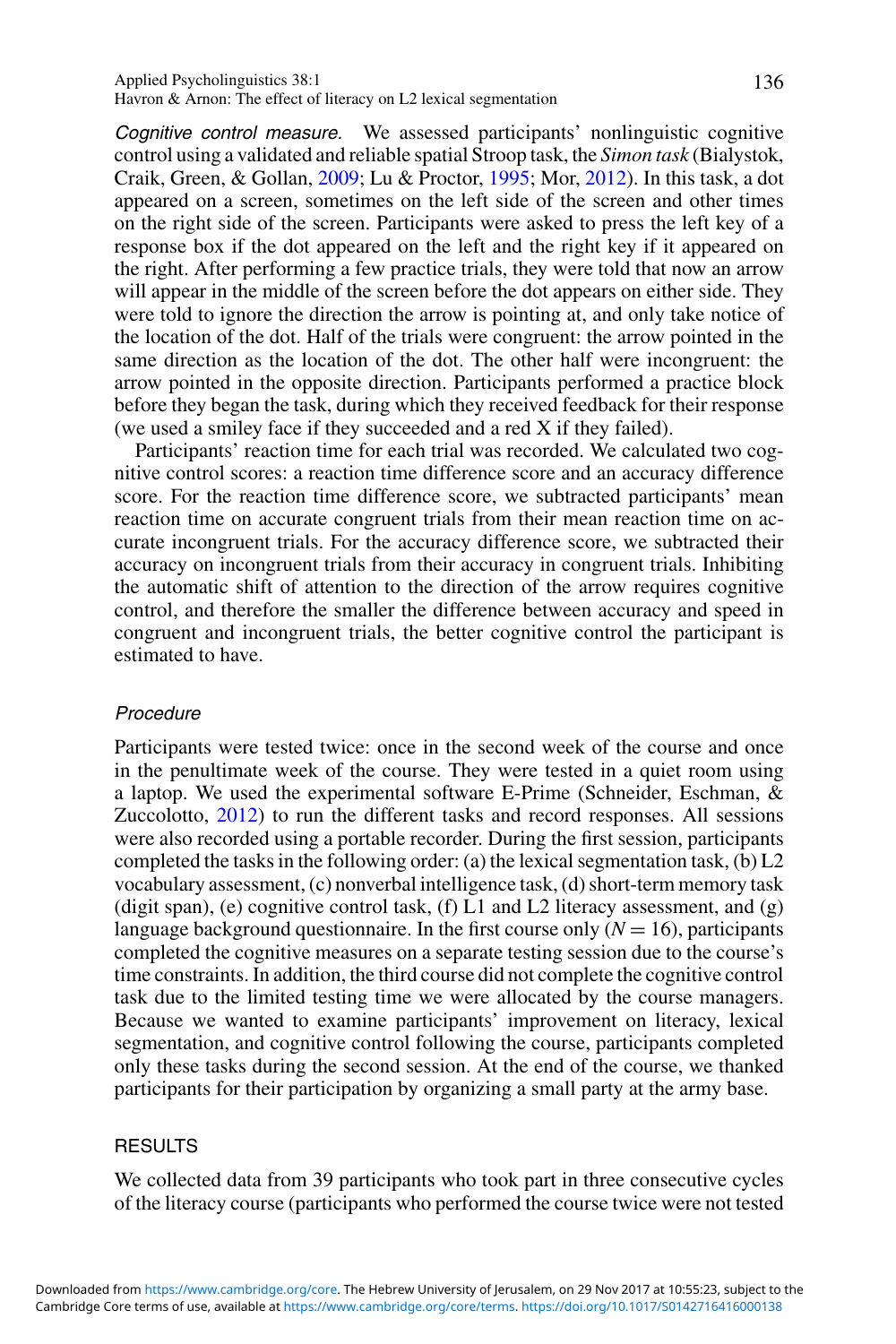#### Applied Psycholinguistics 38:1 137 Havron & Arnon: The effect of literacy on L2 lexical segmentation

twice). The data from 6 participants was removed from the analysis due to the following reasons: 2 did not complete the cognitive and linguistic measures, 1 dropped out of the course after the first session, and 3 did not manage to complete the segmentation task (responded to under 50% of the trials). Only 17 participants out of the 39 were available for testing at the end of the course because the entire third course was stopped in the middle due to the geopolitical events of summer 2014 in the Middle East (i.e., we could not test any of the third course participants again at the end of the course). In total, the data from 33 participants was analyzed at the start of the course, and the data from 17 participants was analyzed for the before–after comparison. It is important to note that there were no apparent differences between the participants who completed both testing sessions and those who only completed the first: the reduction in sample size in the second testing was not because certain participants dropped out (which could have biased the sample), but because the whole course was stopped. To further ensure the similarity of samples between courses, we ran three analyses of variance to compare L1 reading, L2 reading, and task performance between the courses in the first session (where we had participants from all three courses): there were no significant differences between the courses in L1 reading:  $F(30, 2) = 0.68$ ,  $p = .52$ ; L2 reading:  $F(30, 2) = 0.15$ ,  $p = .87$ ; segmentation task performance:  $F(30, 2) = 0.67, p = .52.$ 

# *Literacy*

We collected two literacy measures for each language: a self-report measure and a paragraph reading measure (see Materials section for coding details). The interjudge reliability of the reading measure was high ( $\kappa = 0.89$ ). The two measures were highly correlated in the L1 and the L2: L1:  $r(31) = .82$ ,  $p < .0001$ ; L2:  $r$  $(31) = .81, p < .0001$ , which points to the convergent validity of the measures. We created two aggregated scores, one for each language, consisting of the average between self-report and paragraph reading score.

# *Correlations between L1 literacy and other measures*

As discussed in the literature review, illiterate populations usually differ from their literate or low-literate comparison groups in terms of their cognitive abilities. In our case, it was also possible that they differ in their spoken L2 skills, which could affect their performance on a spoken L2 segmentation task. To examine whether L1 literacy was related to the cognitive and linguistic measures, we calculated correlations between these measures and L1 literacy (see [Table 2\)](#page-11-0). Because L1 literacy scores were quite evenly distributed across the literacy continuum, we chose not to split our participants into two groups, an illiterate group and a literate group, based on the median of the distribution, but rather to look at L1 literacy's correlations with cognitive and linguistic variables across all levels of literacy (see MacCallum, Zhang, Preacher, & Rucker, [2002\)](#page-24-0).

As expected, L1 literacy was positively correlated with nonverbal intelligence,  $r(31) = .36$ ,  $p = .04$ , and short-term memory,  $r(31) = .35$ ,  $p = .04$ . L2 reading scores were also correlated with L1 reading scores,  $r(31) = .47$ ,  $p = .005$ . It is important that there was no correlation between L2 vocabulary and L1 reading,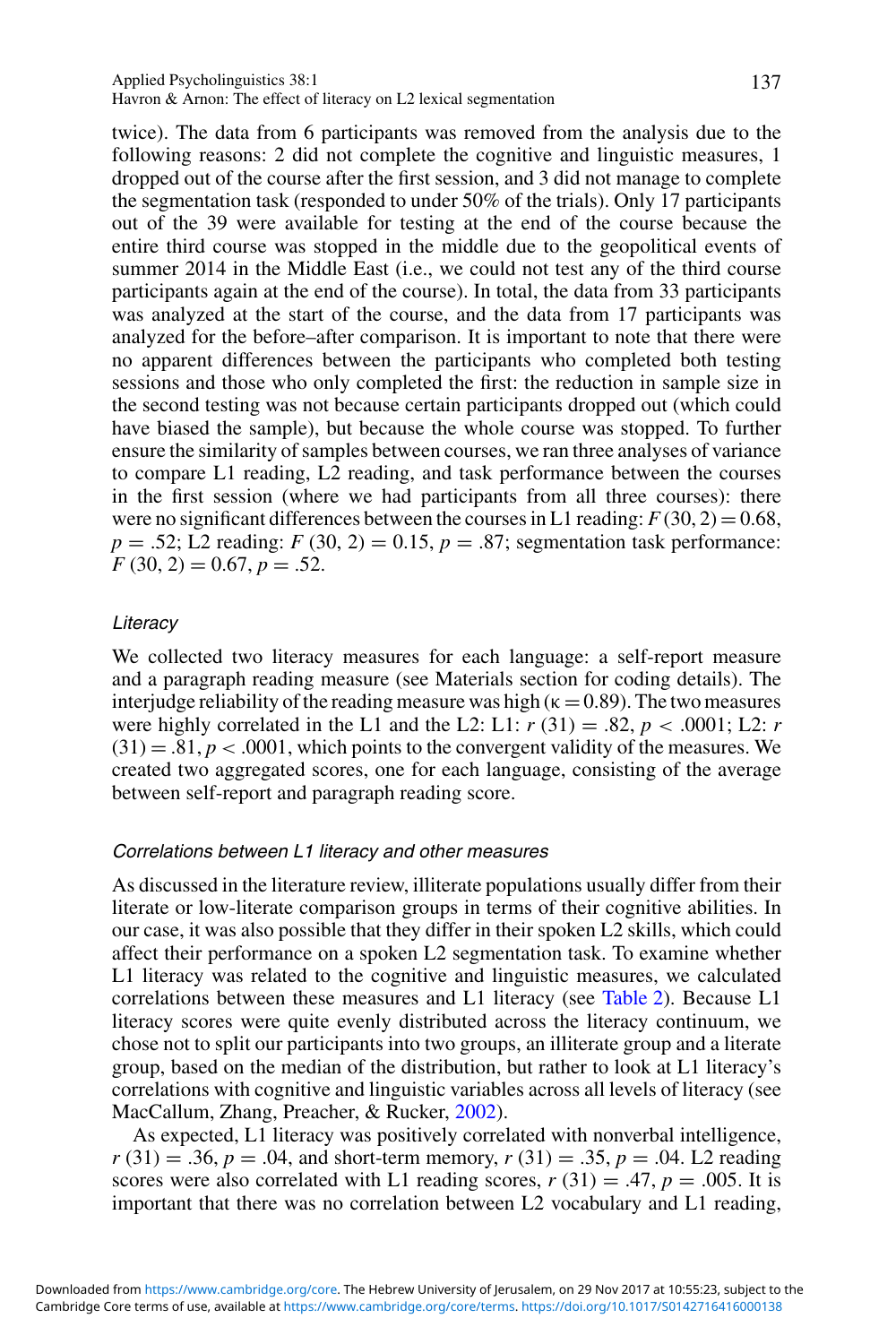| Variable                              | M     | SD    | $\mu$ <sup>a</sup> | t       | p    |
|---------------------------------------|-------|-------|--------------------|---------|------|
| $L2$ reading                          | 3.18  | 1.78  | .47                | 3       | .005 |
| L <sub>2</sub> vocabulary             | 33.02 | 8.47  | .00.               | 0       | .99  |
| Block design (nonverbal intelligence) | 6.42  | 2.17  | .36                | 2.16    | .04  |
| Digit span (short-term memory)        | 6.44  | 1.64  | .35                | 2.1     | .04  |
| L2 comprehension self-report $(1-7)$  | 5.45  | 1.42  | $-.46$             | $-2.86$ | .01  |
| L2 speaking self-report $(1-7)$       | 4.79  | 1.30  | $-.27$             | $-1.53$ | .14  |
| Cognitive control task accuracy       | 0.06  | 0.04  | .09                | 0.39    | .7   |
| Cognitive control task reaction time  | 25.19 | 59.99 | $-.28$             | $-1.22$ | -24  |

<span id="page-11-0"></span>Table 2. *Means, standard deviations, and correlations between the cognitive and linguistic measures and L1 literacy score*

*Note:* L1, First language; L2, second language. *an* <sup>=</sup> 33.

 $r(31) = .0001, p = .99$ , or between self-reported L2 speaking skills and L1 reading,  $r(31) = -.27$ ,  $p = .14$ . In other words, being illiterate in the L1 did not impede learning to speak the L2. It is interesting that there was even a significant negative correlation between L2 comprehension (from self-report) and L1 literacy, *r* (31)  $=$  -.46,  $p = .01$ . As mentioned, we were able to collect cognitive control measures only for 21 participants. For these participants, there was no significant correlation between L1 literacy and the cognitive control measures: accuracy score:  $r(19)$  = .09,  $p = .7$ ; reaction time score:  $r(19) = -.28$ ,  $p = .24$ .

To summarize, while cognitive abilities and L2 literacy were related to L1 literacy, as was found in previous studies, spoken L2 measures were not. All measures will be controlled for in the following analyses.

# *General performance on lexical segmentation task*

The percentage of correct responses at the beginning of the L1 literacy course ranged from 54% to 100%, with a mean score of 86%. This shows that despite using Hebrew in their daily lives, our participants were not at ceiling on our lexical segmentation task. For comparison, in a pilot study, a group of native Hebrewspeaking students who completed the same task did perform at ceiling  $(n = 16)$ , mean performance 99% correct). However, the participants were able to perform correctly on most trials, indicating that they understood what was required of them. Because this task has not been used before with illiterate populations, we wanted to assess its reliability. The test–retest reliability of the reversal task was high,  $r(16) = .87$ ,  $p < .001$ . The Cronbach  $\alpha$  scores were computed separately for the first session, second session, and third course's first session (because slightly different items were used, see Materials section). All coefficients were high (first session, 50 items,  $\alpha = 0.92$ ; second session, 50 items,  $\alpha = 0.88$ ; third course, 40 items,  $\alpha = 0.89$ ), indicating that the task's internal reliability was high.

In addition to correct responses, we also looked at error patterns. Incorrect responses included repetition of the word pair, content errors (e.g., hearing "my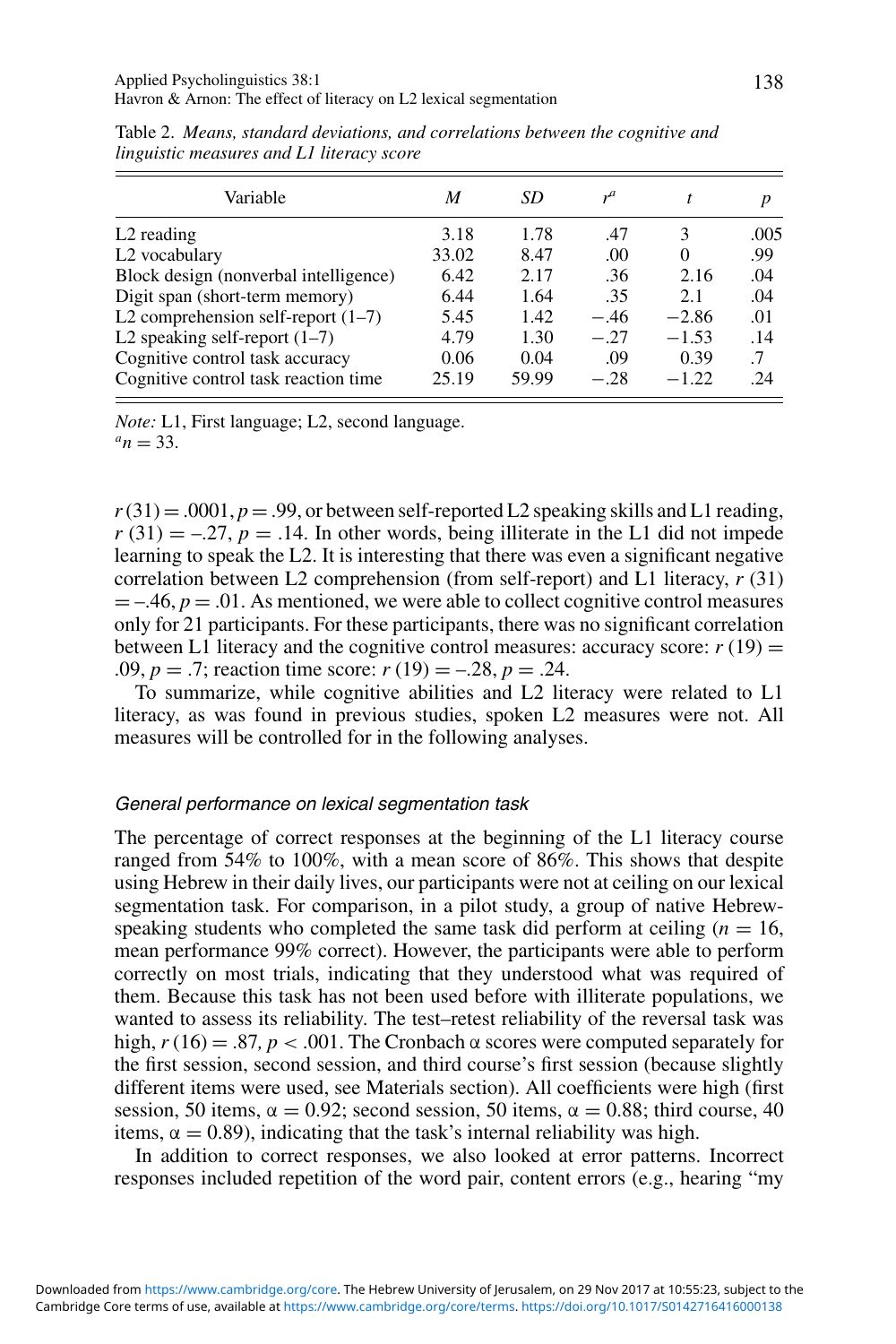#### Applied Psycholinguistics 38:1 139 Havron & Arnon: The effect of literacy on L2 lexical segmentation

name," producing "Ahmed"), and reversing meaning (e.g., hearing "little boy," producing "big boy"). Such errors do not show evidence of lexical segmentation, and they accounted for 59% of incorrect responses. Other incorrect responses can be said to exhibit some level of segmentation, but not the full ability to recognize and manipulate the two words. These included repetition of only one of the words (e.g., hearing "little boy," producing "little," "little boy boy," or "little boy little"), changing one of the words (e.g., hearing "little boy," producing "small boy"), and changing or adding function words (e.g., hearing "which one," producing "what one"). Partial segmentation responses such as these accounted for 41% of incorrect responses. We further examine the distinction between these two types of errors in the next section.

#### *The effect of L1 literacy and word pair frequency on lexical segmentation*

Next, we tested our two main predictions: (a) that L1 literacy predicts lexical segmentation in an L2, and (b) that more frequent word pairs will be harder to reverse, suggesting the task taps into online processing. We used a mixed-effects logistic regression model to test both predictions, focusing on task performance at the beginning of the course (we used the glmer function in R program; Bates, Maechler, Bolker, & Walker, [2015\)](#page-22-0). A logistic regression provides the probability of a correct response at each trial (in logit space) depending on the value of the independent variables. While only 33 participants were tested in the first session, because we are predicting the result at each trial, we have 1,500 observations in the model. This kind of analysis is increasingly used in the psycholinguistic literature, among other things, because of the advantages it has compared to standard analyses of variance (see Baayen, Davidson, & Bates, [2008;](#page-22-0) Jaeger, [2008\)](#page-23-0).

We had logged word pair frequency and centered L1 literacy as our variables of interest. We had several additional fixed effects in the model: L2 literacy as the beginning of the course; short-term memory and nonverbal intelligence scores (both centered) to control for cognitive differences. We also added L2 vocabulary scores (also centered) to control for differences in spoken L2 knowledge, which may well affect performance on spoken L2 lexical segmentation. As was mentioned in the Method section, we learned that some of the word pairs  $(n = 11$  in the first session) constitute one word in Arabic, the participants' L1. We added this variable to our model to control for any effect it may have on participants' performance (because it may be harder for participants to reverse word pairs that are one word in their native language). The model included random intercepts for participant and item. The collinearity of the model was low (maximal variance inflation factor  $= 1.47$ ).

The full model is highly significant (log likelihood  $\chi^2 = 47.28$ ,  $df = 6$ ,  $p < .001$ ). As predicted, the effect of word pair frequency on performance was significant: More frequent word pairs were harder to reverse ( $\beta = -0.23$ ,  $SE = 0.07$ ,  $p =$ .001, model comparison  $p = .002$ ). It is important that the effect of L1 literacy was also significant: participants who were better readers in the L1 were more likely to correctly reverse the word pairs ( $\beta = 0.99$ ,  $SE = 0.27$ ,  $p = .0003$ , model comparison  $p = .001$ . This held after controlling for L2 vocabulary and the two cognitive measures. L2 vocabulary also predicted performance with participants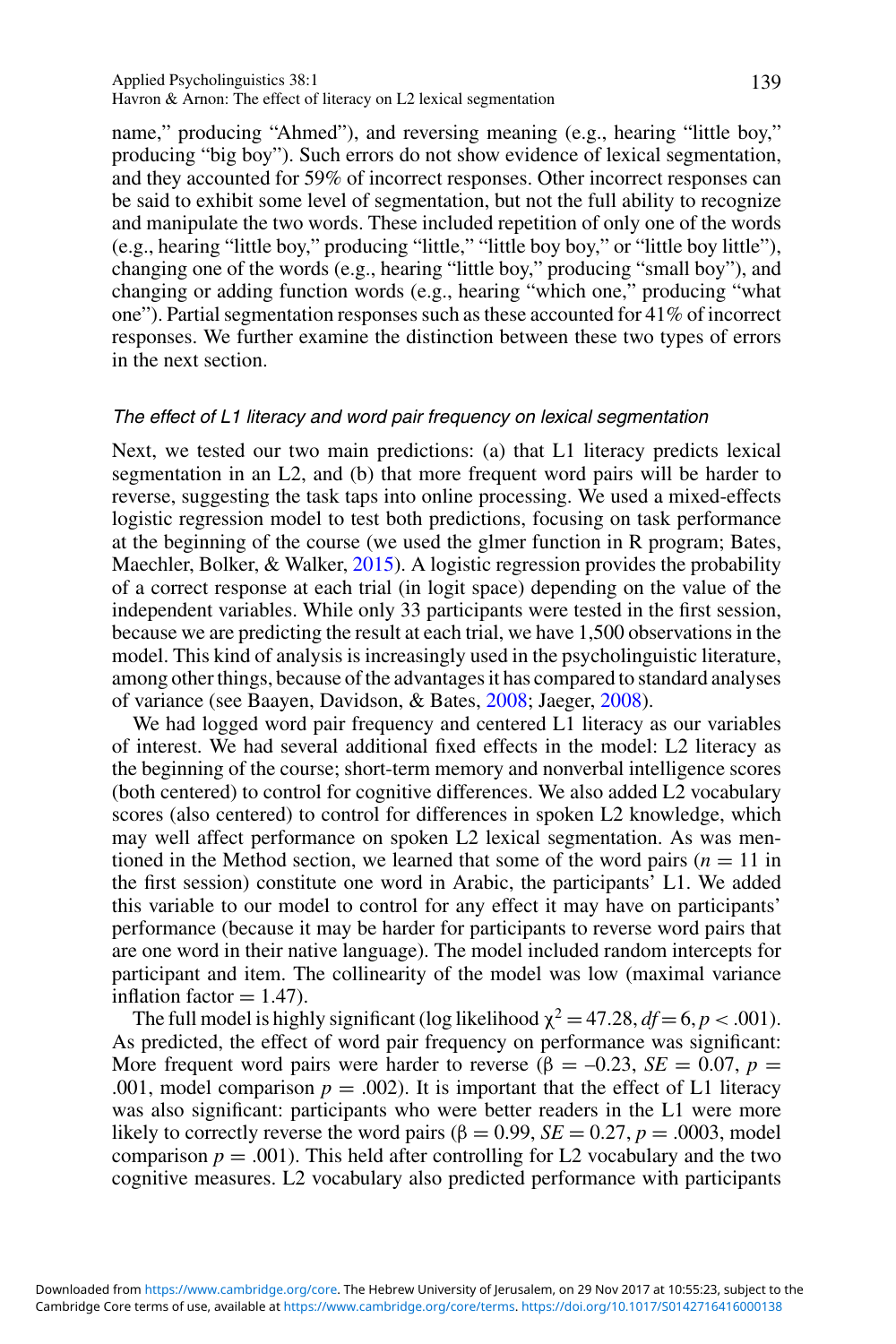| Variable                                               | B              | SЕ           | Z                | p               | 95% CI                           |
|--------------------------------------------------------|----------------|--------------|------------------|-----------------|----------------------------------|
| Intercept                                              | 3.1<br>$-0.23$ | 0.28<br>0.07 | 10.93<br>$-3.18$ | $-.001$<br>.001 | (2.54, 3.65)<br>$(-0.23, -0.09)$ |
| Word pair frequency (log)<br>Literacy in L1 (centered) | 0.36           | 0.09         | 4.09             | $-.001$         | (0.19, 0.53)                     |
| L <sub>2</sub> vocabulary (centered)                   | 0.04           | 0.02         | 1.8              | .07             | $(-0.003, 0.07)$                 |
| Nonverbal intelligence (centered)                      | 0.04           | 0.09         | 0.51             | .61             | $(-0.13, 0.21)$                  |
| Short-term memory (centered)                           | 0.22           | 0.12         | 1.87             | .06             | $(-0.01, 0.46)$                  |
| Item is one word in L1                                 | $-1.07$        | 0.35         | $-3.06$          | .002            | $(-1.75, -0.38)$                 |

Table 3. *Logistic regression of frequency, L1 literacy, and control variables*

*Note:* The variables of interest are in bold. L1, First language; 95% CI, 95% confidence interval; L2, second language.

with larger L2 vocabularies more likely to reverse the word pair correctly ( $\beta$  = 0.04,  $SE = 0.02$ ,  $p = .05$ , model comparison  $p = .06$ ). The effect of short-term memory was also significant ( $\beta = 0.27$ ,  $SE = 0.12$ ,  $p = .02$ , model comparison  $p = .03$ ), such that better short-term memory was associated with higher probability of a correct response. It is interesting that word pairs that constitute one word in participants' L1 were harder to reverse compared to items that are two words in both languages (β = –1.1, *SE* = 0.35, *p* = .003, model comparison *p* = .003). None of the other factors was significant (see Table 3).

We conducted an additional analysis to put our predictions to a stricter test, and to take into consideration that some errors (as described above) can be thought of as displaying partial segmentation. We wanted to ensure that better L1 literacy and lower frequency still predict better performance on the task when taking the difference between the two types of errors into account. In this analysis, we treated performance on each trial not as a binary variable (correct vs. incorrect) but as an ordinal one ("no segmentation," "partial segmentation," or "full segmentation"). We used a cumulative link model using the R command clm from the package "ordinal" (Christensen, [2015\)](#page-23-0). Cumulative link models are ordinal regression models, which estimate the probability that a response will be included in each response category depending on the independent variables. Our cumulative link model used the exact same fixed factors as the binary logistic regression we conducted, but with the ordinal dependent variable.

As in the previous analysis, in this model the frequency and L1 literacy were both significant predictors of lexical segmentation: higher frequency was associated with worse performance, while higher literacy was associated with better performance (see full model in [Table 4\)](#page-14-0). That is, even when we take into account partial segmentation, literacy and frequency are significant predictors of success on the task[.](#page-21-0) $<sup>1</sup>$ </sup>

*Separating the effect of L1 literacy from that of L2 literacy.* To further ensure that the effect of L1 literacy is not an effect of L2 literacy in disguise, we ran an additional analysis only on those participants who could not read in the L2 (scored under 4 on the aggregate L2 literacy scale). This left us with 19 participants. We reran the logistic regression with the logged word pair frequency and logged L1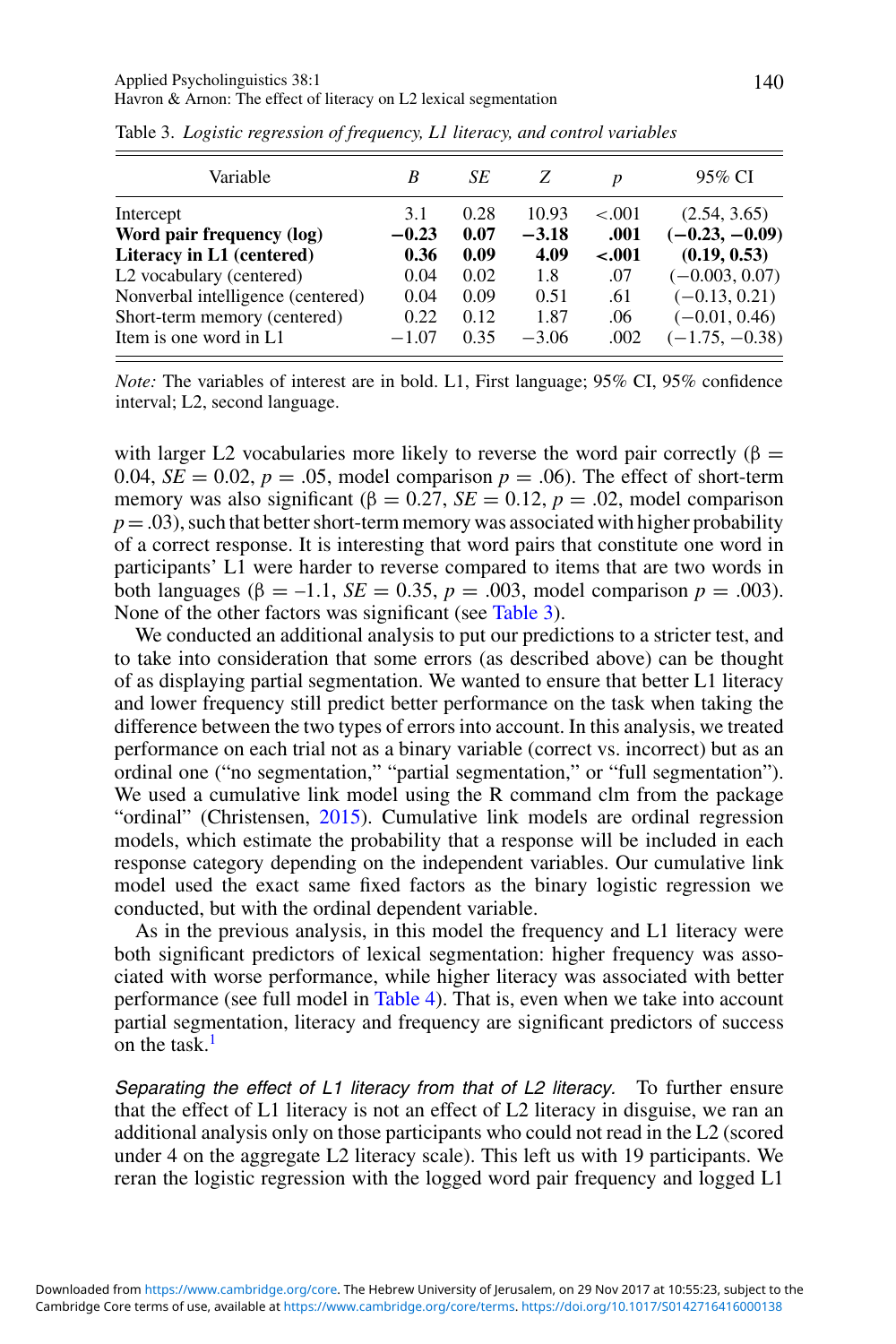| B               | SE           | Z.              | p                                          | 95% CI                                                 |
|-----------------|--------------|-----------------|--------------------------------------------|--------------------------------------------------------|
| 2.54<br>$-0.26$ | 0.29<br>0.07 | 8.85<br>$-3.57$ | $-.001$<br>.0004                           | (1.97, 3.10)<br>$(-0.41, -0.12)$                       |
| 0.03            | 0.02         | 1.53            | .13                                        | (0.08, 0.42)<br>$(-0.008, 0.06)$                       |
| 0.08            | 0.11         | 0.66            | .51                                        | $(-0.15, 0.19)$<br>$(-0.15, 0.30)$<br>$(-1.70, -0.28)$ |
|                 | 0.25<br>0.02 | 0.08<br>0.09    | 2.87<br>0.22<br>$-0.99$<br>0.36<br>$-2.74$ | .004<br>.82<br>.006                                    |

<span id="page-14-0"></span>Table 4. *Logistic regression of frequency, L1 literacy, and control variables, using only participants who could not read in the L2 (scores* < *4)*

*Note:* The variables of interest are in bold. L1, First language; L2, second language; 95% CI, 95% confidence interval.

literacy as our variables of interest, and short-term memory, nonverbal intelligence, L2 vocabulary, and whether the word was one word in Arabic as fixed effects. The model included random intercepts for participant and item. The collinearity of the model was low (maximal variance inflation factor  $= 1.38$ ).

Despite the loss of more than a third of our data, the results were very similar to those we received when the regression was run with all 33 participants. The effect of word pair frequency was significant: more frequent word pairs were harder to reverse (β = –0.26, *SE* = 0.07, *p* = .0003, model comparison *p* = .0005). The effect of L1 literacy was significant: higher L1 literacy scores were associated with better performance at lexical segmentation in L2 ( $\beta = 0.7$ , *SE* = 0.26, *p* = .008, model comparison  $p = .01$ ). The effect of whether the word pair was one word in Arabic was also still significant: word pairs that constitute one word in Arabic were harder to reverse ( $\beta = -0.97$ ,  $SE = 0.36$ ,  $p = .008$ , model comparison  $p =$ .01). None of the other factors was significant (see [Table 5\)](#page-15-0).

To summarize, our variables of interest, L1 literacy and frequency of word pair, significantly affected performance on the task even when looking only at participants who could not read in their L2, and thus reducing our sample size to 19 participants[.](#page-21-0)<sup>2</sup>

#### *Effect of L2 literacy acquisition on L2 lexical segmentation*

Finally, we looked at the effect the L2 literacy course had on task performance. Unfortunately, as mentioned above, geopolitical events allowed us access to only 17 participants for the before–after comparison, but we report the finding for these 17.

To examine the effect of literacy acquisition on lexical segmentation, we wanted to make sure L2 literacy improved after the intensive course. If it improved, we wanted to also see whether task performance improved. To support the claim that the improvement in segmentation is due to the improvement in literacy, we sought to examine whether improvement was larger the less literate a participant was at the start of the course. We reasoned that participants who were being introduced to the graphical representation of word boundaries for the first time should show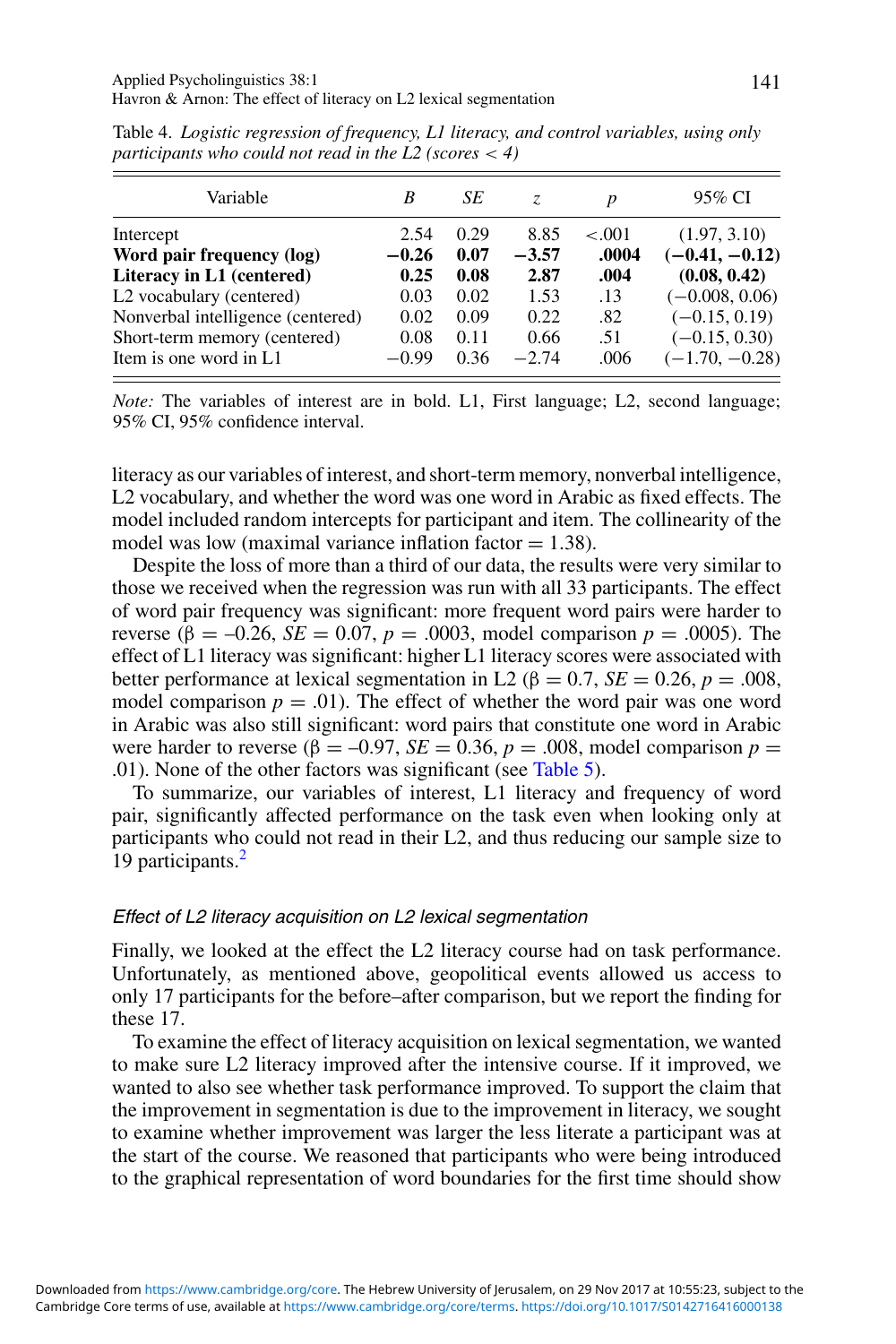| Variable                                 | R                                   | SE      | Z.      | $\boldsymbol{p}$ | 95% CI           |
|------------------------------------------|-------------------------------------|---------|---------|------------------|------------------|
| Word pair frequency (log)                | $-0.22$                             | 0.04    | $-5.26$ | $-.001$          | $(-0.30, -0.14)$ |
| Literacy in L1 (centered)                | 0.3                                 | 0.04    | 7       | $-.001$          | $(-1.27, -0.58)$ |
| L <sub>2</sub> vocabulary (centered)     | 0.03                                | 0.01    | 3.4     | $-.001$          | (0.21, 0.38)     |
| Nonverbal intelligence (centered)        | 0.07                                | 0.04    | 1.65    | $\cdot$ 1        | $(-0.01, 0.15)$  |
| Short-term memory (centered)             | 0.19                                | 0.05    | 3.52    | $-.001$          | (0.01, 0.05)     |
| Item is one word in L1                   | $-0.92$                             | 0.18    | $-5.23$ | $-.001$          | (0.09, 0.30)     |
|                                          | Threshold Coefficients <sup>a</sup> |         |         |                  |                  |
| Threshold (Intercepts)                   |                                     | B       |         | SЕ               | Z                |
| No segmentation   partial segmentation   |                                     | $-3.67$ |         | 0.18             | $-20.84$         |
| Partial segmentation   full segmentation |                                     | $-2.67$ |         | 0.15             | $-17.35$         |

<span id="page-15-0"></span>Table 5. *Cumulative link model of frequency, L1 literacy, and control variables*

*Note:* The variables of interest are in bold. L1, First language; 95% CI, 95% confidence interval; L2, second language.

*<sup>a</sup>*Threshold coefficients are similar to an intercept in a linear regression, but indicate the cutoff points between the different ordinal categories in the latent (hypothetically continuous) dependent variable.

greater enhancement in lexical segmentation. Finally, to support the claim that the improvement in the lexical segmentation task is due to the improvement in literacy and not in other cognitive factors that might have benefited from this intensive course, we examine whether participants' nonlinguistic cognitive control also improved following the course.

We ran a paired-sample *t* test, looking at L2 literacy scores at the beginning and end of the course. As could be expected, L2 literacy improved significantly from the beginning to the end of the course ( $M = 3.18$ ,  $SD = 1.78$ , at the beginning, M  $= 4.76$ , *SD* = 1.64, at the end of the course), *t* (16) = 5.13, *p* < .0001, showing that the course was overall successful in improving our adult participants' literacy skills. However, not all participants improved, and not all of them emerged from the course as literates. Three participants did not improve at L2 reading at all. Moreover, the great bulk of participants (8 out of 17) are now focused between scores 3 and 4, which is still quite low.

Turning to task performance, we ran a paired-sample *t* test, comparing segmentation task performance at the beginning and end of the course. As predicted, performance on the segmentation task improved significantly from the beginning to the end of the course ( $M = 81\%$ ,  $SD = 14\%$ , at the beginning of the course,  $M = 86\%, SD = 12\%,$  at the end of the course),  $t(16) = 2.87, p = .006$ .

Next, we examined whether L1 literacy had an effect on the amount of improvement in task performance. We calculated a simple linear regression with improvement in our segmentation task as the dependent variable (performance at second session minus performance at the first session) and L1 literacy score at the start of the course as our independent variable. Literacy scores at the start of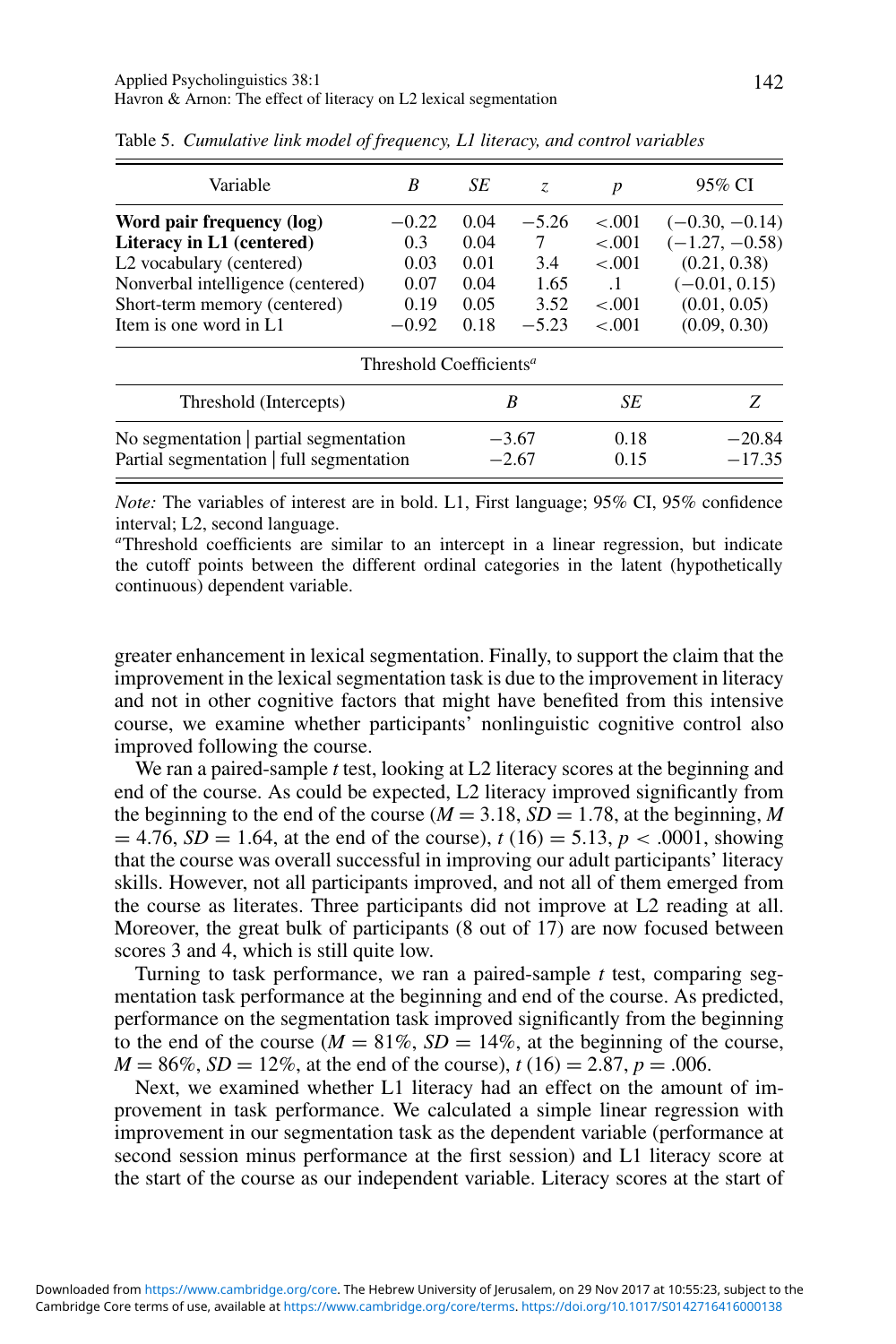the course significantly predicted task improvement, indicating that learning to read in the L2 was less beneficial for lexical segmentation the more literate the participant was in his L1 (β = –6.11, *SE* = 2.6, *p* < .005).

Finally, we looked at participants' improvement on the nonlinguistic cognitive control task. One participant did not complete this task, leaving us with 16 participants for the before–after comparison. We ran two paired-sample *t* tests, comparing both reaction time difference scores and accuracy difference scores at the beginning and end of the course. As predicted, unlike the improvement in the segmentation score, performance on both measures (accuracy and reaction time) of the nonlinguistic cognitive control task did not improve from the beginning to the end of the course. The mean reaction time difference score was 61 ms  $(SD =$ 23) at the beginning of the course and 54 ms  $(SD = 34)$  at the end,  $t(15) = 0.71$ , *p*  $= .48$ . The mean accuracy difference score was  $0.04(SD = 0.07)$  at the beginning of the course and  $0.04$  (*SD* = 0.05) at its end,  $t(15) = -0.03$ ,  $p = .98$ .

To summarize, literacy scores improved after the course; however, not all participants could read in their L2 at the end of the course. Task performance also significantly improved, and this improvement was smaller the more L1 literate the participant was, as could be expected if learning to read in an L2 only had an additive effect for persons who could already read in their L1. Whereas both reading and lexical segmentation significantly improved, nonlinguistic cognitive control abilities, as measured by a spatial Stroop task, did not improve following the course.

### **DISCUSSION**

The main goals of this study were to examine the effect of L1 and L2 literacy on spoken L2 lexical segmentation, and to do this in a way that addresses some of the challenges arising from studying illiterate populations. These challenges include controlling for inherent differences between illiterate adults and their literate comparison group, and finding a task that will be suitable to use with an illiterate population (i.e., a task that is simple, does not burden short-term memory, and is relatively implicit, so that it will reflect not only metalinguistic awareness but also more on-line language processing). We attempted to accomplish this in four ways: by assessing participants' cognitive abilities and adding them as control variables to our analyses; by comparing participants' lexical segmentation abilities at the beginning and end of an L2 literacy course; by choosing a task that was never used with illiterate population and is simple, places little burden on shortterm memory, and is relatively implicit; and by demonstrating that our task taps into language processing and not only metalinguistic awareness by manipulating psycholinguistic properties of the stimuli. We predicted that both the L1 and the L2 literacy skills of adult learners will be related to increased lexical segmentation in spoken L2, a finding that would support the idea that the effect of literacy on spoken language lexical segmentation is independent of that of age.

Our results show a clear effect of L1 literacy on spoken L2 lexical segmentation: higher L1 literacy was associated with better task performance, even after controlling for individual differences in nonverbal intelligence, short-term memory, L2 vocabulary, and stimuli linguistic properties. The results also show an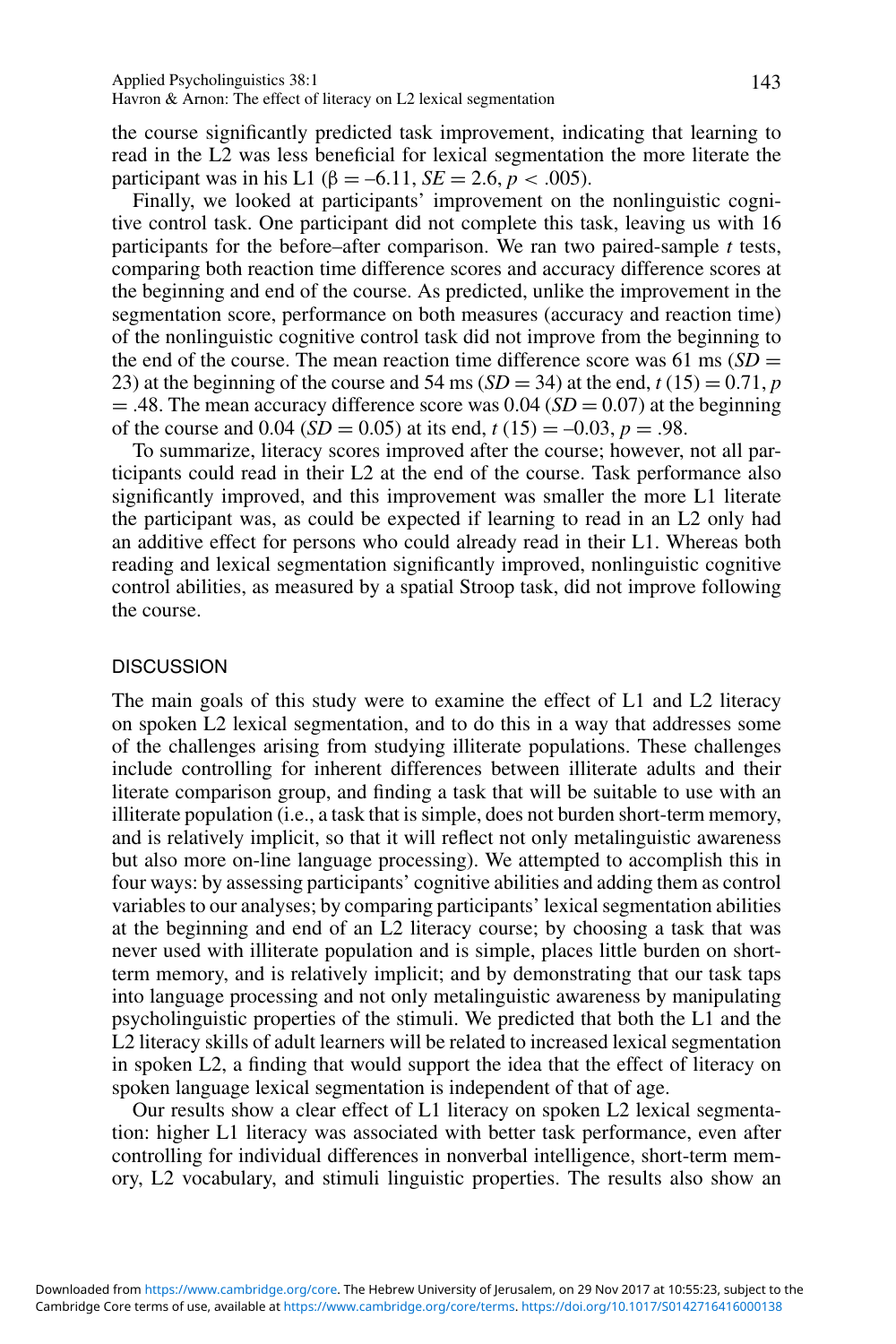#### Applied Psycholinguistics 38:1 144 Havron & Arnon: The effect of literacy on L2 lexical segmentation

enhancement of segmentation ability after an L2 literacy course, indicating that learning to read in an L2 effects lexical segmentation in this language. These findings are in line with previous studies on illiterate adults showing that L1 and L2 literacy impacts L2 processing (Gombert, [1994;](#page-23-0) Kurvers et al., [2009\)](#page-24-0). We extend the current literature by showing that the results hold after controlling for cognitive and linguistic abilities, and when using a more implicit task, and by showing that improvement was greater for those learning to read for the first time. Our improved task characteristics and the controls we added make it easier to attribute the difference we found between literate and illiterate adults to real differences in processing rather than to an inability to understand the task, remember the items, or make use of metalinguistic understanding. Our before–after design, combined with our control of cognitive measures and choice of task, therefore allows us to cautiously infer that the relationship between literacy and spoken language segmentation is a causal one: literacy seems to enhance lexical segmentation.

Our results are also relevant for the debate on the relative role of age and literacy in lexical segmentation. They lend strong support to the claim that literacy plays a role independent from that of age in increasing sensitivity to word boundaries: adults who could not read had greater difficulty segmenting word pairs, and lexical segmentation in adults was enhanced following a literacy course. This finding joins the growing literature on the effect of literacy on linguistic processing (Levin et al., [1999;](#page-24-0) Ravid & Malenky, [2001;](#page-25-0) Ravid & Tolchinsky, [2002\)](#page-25-0).

Returning to the effect of L2 literacy acquisition on lexical segmentation, out of our 33 participants, we were only able to test 17 participants at the end of the course (the course was stopped in the middle because of geopolitical reasons). This remaining group of participants improved in their literacy score as a whole, though not all participants improved and many still struggled with reading. Participants also improved in lexical segmentation: they showed better task performance at the end of the course. As hypothesized, this improvement was greater for participants who were less literate in their L1, suggesting that L2 literacy acquisition was less beneficial for participants who were already literate in their L1. This result highlights the difference between being exposed to the graphical representations of words for the first time and learning to read in an L2. However, it is possible that this differential improvement was partly due to a ceiling effect because three of our more literate participants received very high scores  $(>95%)$  in the first testing, which did not leave them much room for improvement.

There are two additional alternative explanations that could account for the improvement in task performance. First, it is possible that the improvement was the result of a test–retest effect: that participants had already performed the task in the first session caused their better performance in the second session. However, this would not explain the differential improvement of the L1 illiterate participants and seems less likely because we used different stimuli in the two sessions and because the two sessions were separated by an interval of 2 months. Second, there is a possibility that the improvement in task performance might have stemmed not from improvement in literacy but from a more general effect the course had on participants. The current study's context, like that of any educational setting, makes it hard to separate the effect of literacy acquisition from that of schooling (Kosmidis, Tsapkini,  $&$  Folia, [2006\)](#page-23-0), because during the course participants gained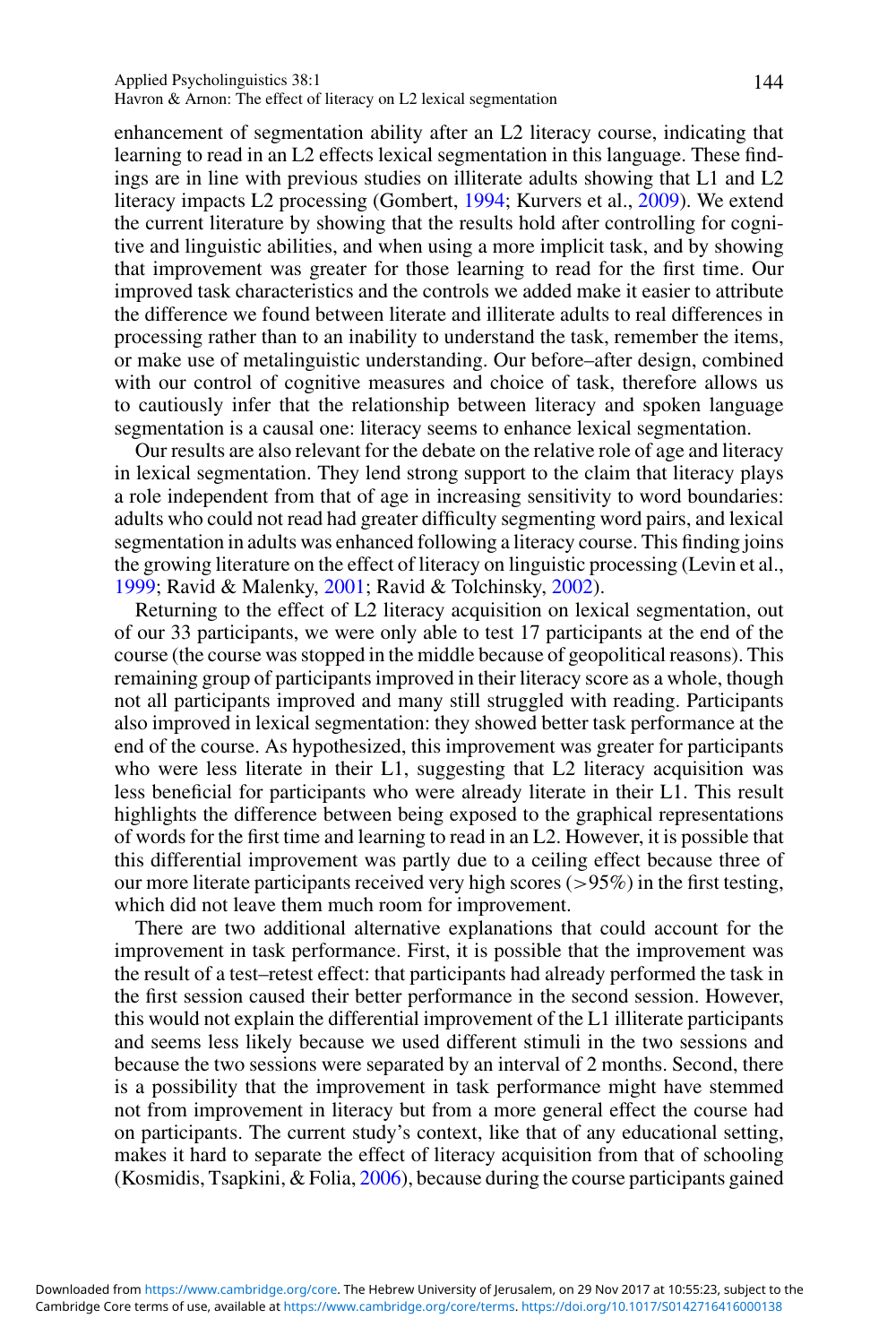additional L2 knowledge and academic skills. In other words, as a by-product of learning to read, our participants might have also learned how to learn, and how to better focus on the task. However, participants' cognitive control abilities, which were also tested at the start and end of the course, did not improve following the course. Though this in no way precludes the possibility that improvement was due to other factors rather than literacy acquisition, it provides some converging evidence in support for this claim.

# *The effect of multiword frequency on processing*

Our findings also have implications for the psycholinguistic literature on the processing of multiword sequences. There is growing evidence that the frequency of multiword units affects language processing, much like the frequency of single words. Frequently used multiword units are processed faster, produced faster, and their phonetic duration is shorter than less frequently used units (Arnon & Priva, [2013,](#page-22-0) [2014;](#page-22-0) Arnon & Snider, [2010;](#page-22-0) Bannard & Matthews, [2008;](#page-22-0) Tremblay et al.,  $2011$ ), whether because they are stored as wholes (Bannard & Matthews, [2008\)](#page-22-0) or because connections between their components strengthen with increased use (Arnon & Priva, [2013,](#page-22-0) [2014\)](#page-22-0). Given these findings, we predicted that more frequent word pairs would be harder to reverse, thus validating that our lexical segmentation task was measuring language processing rather than only metalinguistic awareness. This prediction was confirmed: the more frequent the word pair, the harder it was for our participants to reverse the order of the two words. In other words, participants found it hard to override frequency induced word order preferences, especially for high-frequency word pairs (e.g., Siyanova-Chanturia, Conklin, & van Heuven, [2011\)](#page-25-0). These findings extend previous findings on the role of multiword information in processing by demonstrating such effects also exist in illiterate adults, and by using a novel behavioral measure of language processing: the word order reversal task.

The finding that both literacy and frequency play a role in participants' success in reversing the word pairs also relates to the large literature on formulaic language (e.g., Wray, [2002;](#page-26-0) Kapatsinski & Radicke, [2009\)](#page-23-0). Wray [\(2002\)](#page-26-0) suggested that learning to read and write is instrumental in segmenting previously stored formulaic language, but that the segmented words are stored alongside the original formulaic sequences. This may explain why some of the participants' incorrect responses revealed what can be regarded as partial access to word units. These participants could have had access to the words making up the word pair, but because the word pair is also stored, failed to override the automatic access to them. Alternatively, the responses showing incomplete knowledge of the units making up the word pair can be viewed as a stage in the development of full segmentation, an explanation that could be tested by examining lexical segmentation longitudinally, as participants become fluent readers.

#### *Extending previous findings to Hebrew as an L2*

Our findings also extend previous findings by examining the spoken lexical segmentation of Hebrew (L2) in a sample of Arabic native speakers. Hebrew is a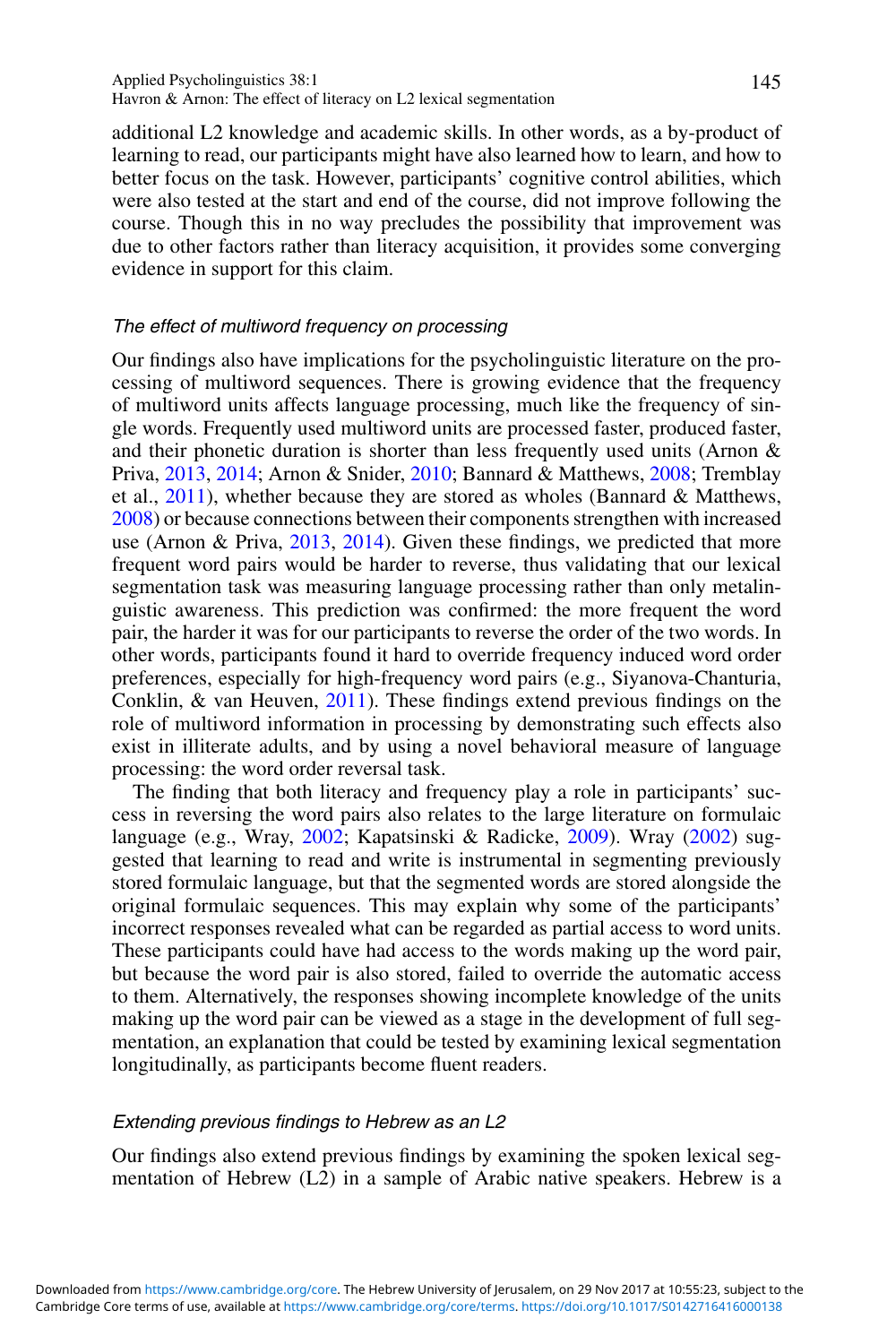Semitic language, which is much more synthetic than the Indo-European L2s previously studied (Dutch: Kurvers et al., [2009;](#page-24-0) Onderdelinden et al., [2009;](#page-24-0) French: Gombert, [1994](#page-23-0)<sup>3</sup>; Portuguese: Morais et al., [1986\)](#page-24-0). Synthetic languages tend to express more morphemes per word than analytic languages, meaning that many Hebrew or Arabic words would be translated into several words in more analytic languages. In addition, the two different Arabic and Hebrew scripts are not strictly alphabetic, but rather Abjad scripts, which means that they contain symbols for consonants, but vowels are only optionally marked. However, the languages previously studied and the languages explored in the current study do share an important feature: they all place spaces between words, graphically marking word boundaries. This is not true for all language. In logographic scripts, such as Chinese Hanzi and Japanese Kanji, there are no conventions for determining word boundaries (Bassetti, [2007\)](#page-22-0). It is consistently found that participants who are literate in these languages have more difficulty segmenting a sentence into words than do participants who are literate in an alphabetic script (Bassetti, [2007;](#page-22-0) Miller, Frosch, Kelly, & Zhang, [2001;](#page-24-0) Tsai, McConkie, & Zheng, [1998\)](#page-25-0). That Hebrew and Arabic literacy showed the same effect on lexical segmentation as alphabetic scripts in analytic Indo-European languages suggests that it is the graphic representation of word boundaries, rather than any other morphological or graphical characteristic of these languages, that causes lexical segmentation to be enhanced.

Related to this, an interesting finding was that whether a word pair was one or two words in participants' native language had an effect on their performance in the L2. Word pairs that constitute one word in participants' L1 were harder for participants to reverse. The difficulty participants had in reversing the order of the words in word pairs that constituted only one word in their native language can be seen as a form of *lexical transfer*, a process by which a person's knowledge of one language influences their processing of another language (Jarvis, [2009\)](#page-23-0). In our case, participants can be said to have experienced *processing interference*, which can arise when words in one language are activated though the person is attempting to use (in our case to manipulate) another language (Jarvis, [2009\)](#page-23-0).

# *Implications for models of L2 learning*

We believe that our findings may hold important implications for the study of differences between child and adult language learning. Despite having a larger memory capacity, more knowledge and experience with language, and sharper analytic skills, adults learning a new language rarely reach native proficiency, unlike young children (DeKeyser, [2000;](#page-23-0) DeKeyser, Alfi-Shabtay, & Ravid, [2010;](#page-23-0) Johnson & Newport, [1989;](#page-23-0) Long, [1990;](#page-24-0) Vanlancker–Siditis, [2003\)](#page-26-0). Many factors may underlie these differences, including cognitive abilities, neurological makeup, the linguistic input children and adults receive from the environment, and also the different linguistic units they learn from (Arnon, [2010;](#page-22-0) Elman, [1993;](#page-23-0) Hoff, [2006;](#page-23-0) Meisel, [2009;](#page-24-0) [Newport, 1990;](#page-24-0) Wong-Fillmore, [1991\)](#page-26-0). In the present study, we construe literacy as an additional factor that can affect L2 learning. We found that knowing to read in the L1 was associated with improved lexical segmentation in an L2. This could mean that L1 literacy is affecting the processing of a new L2 input, while it is being learned. Put differently, the input learners learn from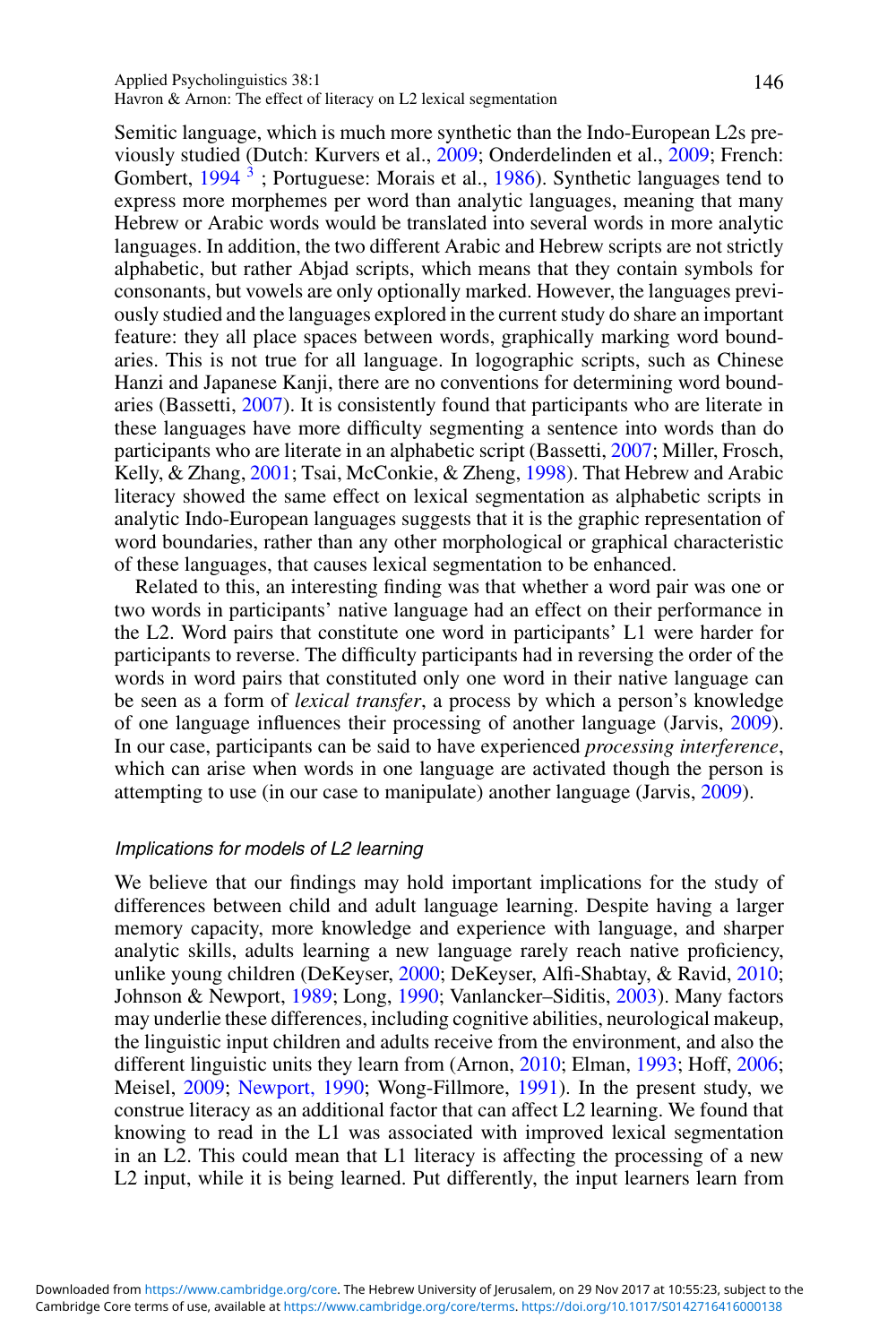may be more easily broken down into word units by literate adults (and children) compared to illiterate adults and preliterate children. This would cause them to learn from smaller units, possibly affecting their learning outcomes.

As mentioned in the introductory section, there is growing interest in the role of multiword units in language learning. Multiword units are seen as important building blocks for L1 learning in usage-based approaches (e.g., Abbot-Smith & Tomasello, [2006;](#page-22-0) Arnon & Christiansen, [2014;](#page-22-0) Bod, [2006\)](#page-22-0), and they are predicted to facilitate grammar learning as well as the use of collocations and formulaic language (Arnon, [2010;](#page-22-0) McCauely & Christiansen, [2011,](#page-24-0) [2014;](#page-24-0) Wray, [2002\)](#page-26-0). In line with these predictions, learning from multiword units rather than from separate words was found to improve some aspects of grammar learning in artificial languages (Arnon, [2010;](#page-22-0) Arnon & Ramscar, [2012;](#page-22-0) Siegelman & Arnon, [2015;](#page-25-0) Valian & Levit, [1996\)](#page-25-0), as well as contribute to discourse level production for beginner L2 learners (Taguchi, [2007\)](#page-25-0).

In this context, it is intriguing that we did not find any correlation between L1 literacy and L2 vocabulary or (self-reported) speaking skills. There was even a *negative* correlation between (self-reported) L2 comprehension and literacy, by which higher levels of literacy were actually correlated with lower levels of L2 comprehension. While it is beyond the scope of the present study to evaluate the impact of literacy on L2 proficiency, it is thought provoking that L1 literacy did not seem in any way to aid L2 learning, despite its positive effect on other cognitive and linguistic abilities (e.g, Castro-Caldas et al., [1998;](#page-22-0) Cheung & Chen, [2004;](#page-22-0) Levin et al., [1999\)](#page-24-0). Pettitt and Tarone's [\(2015\)](#page-25-0) study of literacy acquisition in an L1 illiterate adolescent also provides some anecdotal evidence on how illiteracy, otherwise considered an impediment, does not hinder mastering an additional language. Their illiterate adolescent learner already spoke seven languages when he began learning to read and write. They note that limited literacy is not necessarily a barrier to effective oral communication. Somewhat contrary, Tarone and Bigelow [\(2005\)](#page-25-0) suggest that L1 literacy may improve L2 acquisition through an improvement in memory and metalinguistic awareness. Although there are findings that support the claim L1 illiteracy hinders learning of morphology (Vainikka & Young-Scholten, [2007;](#page-25-0) van der Craats, [2011\)](#page-26-0), there are also findings that show that higher L1 metalinguistic awareness, and a conscious attempt to extract grammatical rules (both associated with literacy), may actually harm L2 learning in literate adults (Robinson, [2005;](#page-25-0) Xhafaj & Mota, [2011\)](#page-26-0). It is possible that literacy aids some areas of language learning (e.g., vocabulary and maybe morphology), but hinders others (e.g., collocations and gender agreement).

Future studies will test the hypothesis that literates not only process language differently but also learn languages differently and might be learning languages in a manner that makes it more difficult to learn aspects of grammar that relate to relations between words. We are currently exploring this possibility in a series of artificial language learning studies with both literate and preliterate children and literate adults, hoping to inform the theoretical and practical debate on the role of multiword units in language learning and teaching (e.g., Boers & Lindstromberg, [2012;](#page-22-0) Meunier, [2012\)](#page-24-0). Finding that literacy leads learners to rely less on multiword units and hinders learning of certain grammatical relations could have implications for L2 pedagogy. In particular, pre- and postliteracy L2 pedagogy should be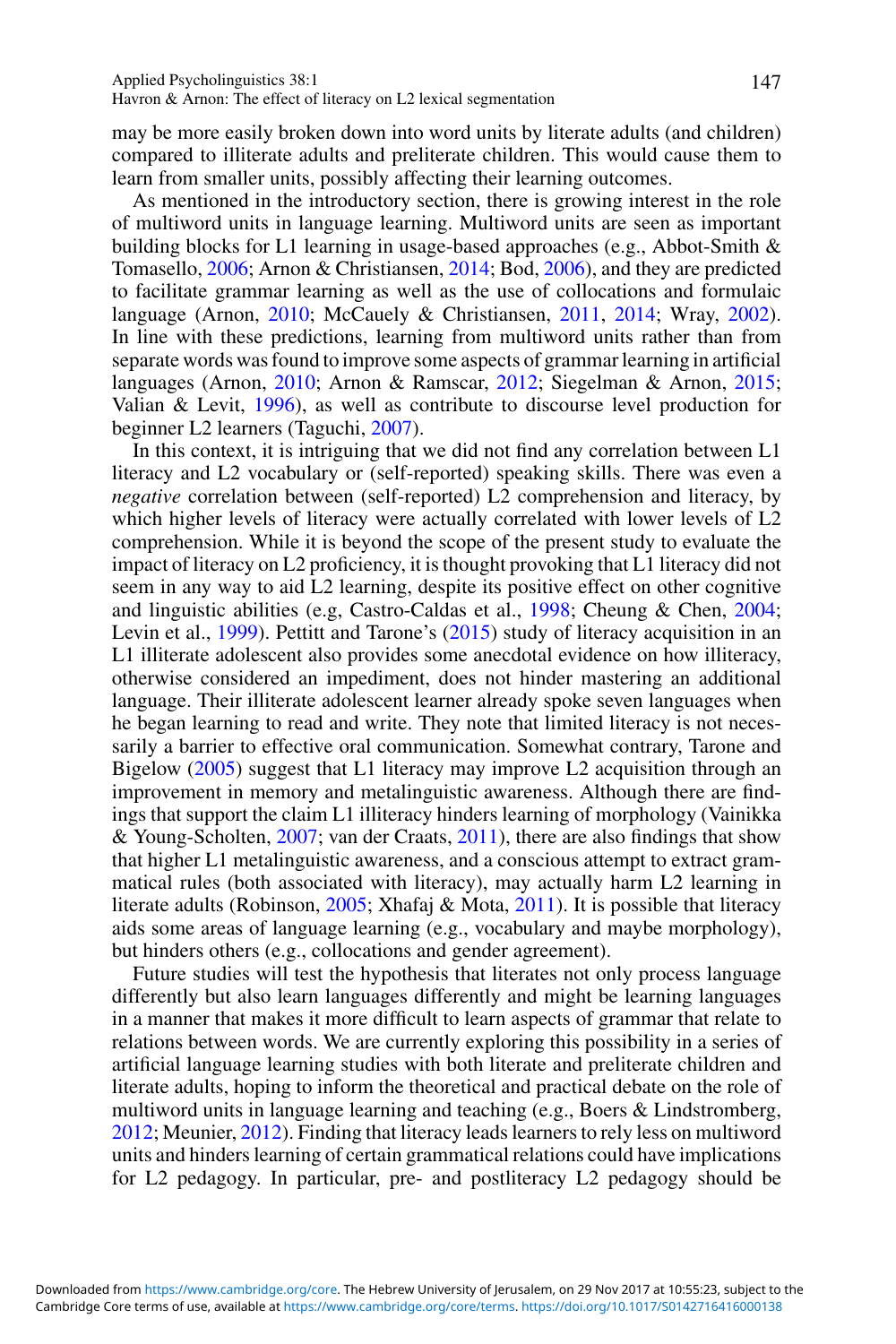#### <span id="page-21-0"></span>Applied Psycholinguistics 38:1 148 Havron & Arnon: The effect of literacy on L2 lexical segmentation

constructed differently, building on preliterate students' strengths and targeting literate students' difficulties.

To conclude, we showed that L1 literacy affects L2 lexical segmentation, even when controlling for cognitive and linguistic variability, and when using a simple, online task that relies on short-term memory less than previously used tasks. We also showed an improvement in L2 lexical segmentation following an L2 literacy course, with improvement being greater the less L1 literate the participant was, as would be expected if literacy in any language affects lexical segmentation. We add to the growing literature on the role of multiword units in language processing and expand pervious research to cover lexical segmentation in Hebrew, a Semitic language, much more synthetic than previously studied L2s. Our findings may have important implications for models of L2 learning, and ongoing research performed in our laboratory is currently examining the possibility that L1 literacy may affect not only L2 lexical segmentation but also, through this effect, L2 learning.

# ACKNOWLEDGMENTS

This work was supported by ISF Grant 52712 (to I.A.). The authors thank the Haskala course commanders, teachers, and soldiers for their heartfelt cooperation. We thank Anat Prior and Tamar Dgani for useful discussions and sharing of their computerized cognitive tests and Walaa Hajajra for her great help with all aspects of the study relating to Arabic. We also thank Holly Krech Thomas and two anonymous reviewers for their helpful comments. Finally, we thank the competent and devoted research assistants who administered the tasks: Yaron Shapira, Dikla Koren, Tamar Lan, Maya Inbar, and Limor Raviv.

# NOTES

- 1. One of the reviewers proposed that rather than measuring lexical segmentation, our task may reflect cognitive control, with participants who are more able to suppress automatic responses performing better on the task. To rule out the effect of cognitive control on task performance, we ran the model again, and added cognitive control as an additional fixed factor. We did not include it in the original model because this would restrict our sample to the first two courses  $(n = 21)$ . We removed the random effect for participant to allow our model to converge (it accounted for less of the variance than the random effect for items). As in the previous model, the results show a significant effect of word pair frequency ( $\beta = -0.27$ ,  $SE = 0.09$ ,  $p = .004$ , model comparison  $p =$ .005), L1 literacy (β = 0.40, *SE* = 0.008, *p* < .0001, model comparison *p* < .001), L2 vocabulary (β = 0.04, *SE* = 0.1, *p* < .001, model comparison *p* < .001), and whether word pairs constituted one word in participants' L1 ( $\beta = -1.07$ , *SE* = 0.37, *p* = .005, model comparison  $p = .003$ ). None of the other factors was significant, indicating that task performance variance cannot be attributed to cognitive control.
- 2. Here, too, a cumulative link model produces virtually the same results, with both frequency (β = –0.26, *SE* = 0.06, *p* < .0001) and L1 literacy (β = 0.37, *SE* = 0.07,  $p < .0001$ ) predicting the probability of a response displaying more segmentation.
- 3. Some of the illiterate and literate adults previously studied spoke Arabic as their native language (Gombert, [1994;](#page-23-0) Kurvers et al., [2009;](#page-24-0) Onderdelinden et al. [2009\)](#page-24-0).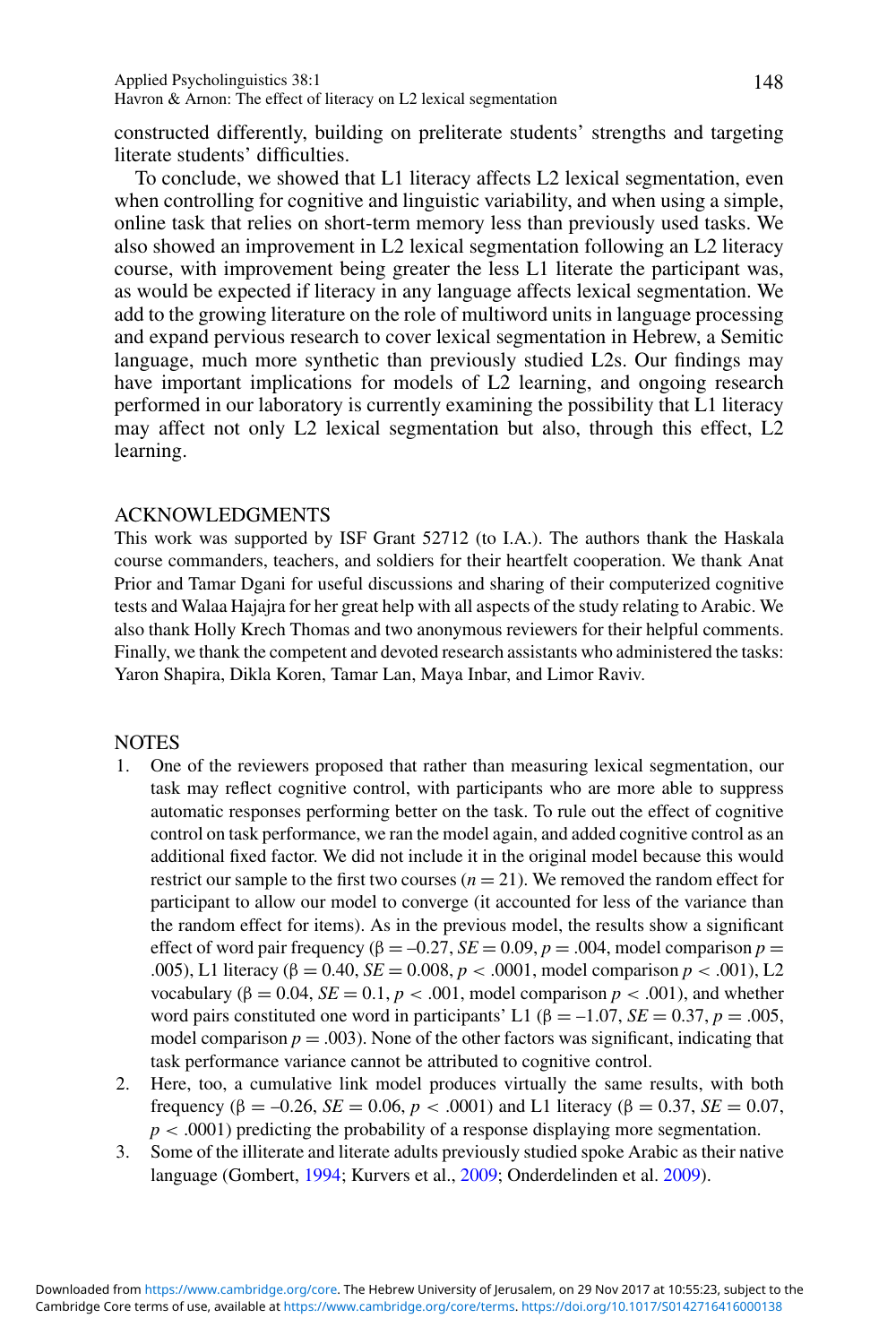<span id="page-22-0"></span>Applied Psycholinguistics 38:1 149 Havron & Arnon: The effect of literacy on L2 lexical segmentation

#### REFERENCES

- Abbot-Smith, K., & Tomasello, M. (2006). Exemplar-learning and schematization in a usage-based account of syntactic acquisition. *Linguistic Review, 23*, 275–290.
- Ardila, A., Bertolucci, P. H., Braga, L. W., Castro-Caldas, A., Judd, T., Kosmidis, M. H., et al. (2010). Illiteracy: The neuropsychology of cognition without reading. *Archives of Clinical Neuropsychology, 25*, 689–712.
- Ardila, A., Rosselli, M., & Rosas, P. (1989). Neuropsychological assessment in illiterates: Visuospatial and memory abilities. *Brain and Cognition*, *11*, 147–166.
- Arnaud, P. J. L., & Savignon, S. J. (1997). Rare words, complex lexical units and the advanced learner. In J. Coady & T. Huckin (Eds.), *Second language vocabulary acquisition* (pp. 157–173). Cambridge: Cambridge University Press.
- Arnon, I. (2010). *Starting big: The role of multiword phrases in language learning and use*. Unpublished doctoral dissertation, Stanford University.
- Arnon, I., & Christiansen, M. H. (2014). Chunk-based language acquisition. In P. J. Brooks & V. Kempe (Eds.), *Encyclopedia of language development* (pp. 88–91). Thousand Oakes, CA: Sage.
- Arnon, I., & Clark, E. V. (2011). Why brush your teeth is better than teeth—Children's word production is facilitated in familiar sentence-frames. *Language Learning and Development, 7*, 107– 129.
- Arnon, I., & Priva, U. C. (2013). More than words: The effect of multiword frequency and constituency on phonetic duration. *Language and Speech*, *56*, 349–371.
- Arnon, I., & Priva, U. C. (2014). Time and again: The changing effect of word and multiword frequency on phonetic duration for highly frequent sequences. *Mental Lexicon, 9*, 377–400.
- Arnon, I., & Ramscar, M. (2012). Granularity and the acquisition of grammatical gender: How orderof-acquisition affects what gets learned. *Cognition, 122*, 292–305.
- Arnon, I., & Snider, N. (2010). More than words: Frequency effects for multiword phrases. *Journal of Memory and Language, 62*, 67–82.
- Baayen, R. H., Davidson, D. J., & Bates, D. M. (2008). Mixed-effects modeling with crossed random effects for subjects and items. *Journal of Memory and Language, 59*, 390–412.
- Bannard, C., & Matthews, D. (2008). Stored word sequences in language learning: The effect of familiarity on children's repetition of four-word combinations. *Psychological Science, 19*, 241–248.
- Bassetti, B. (2007). Bilingualism, biliteracy and metalinguistic awareness: Word awareness in English and Japanese users of Chinese as a second language. *Birkbeck Studies in Applied Linguistics, 2*, 1–21.
- Bates, D., Maechler, M., Bolker, B., & Walker, S. (2015). lme4: Linear mixed-effects models using Eigen and S4. R package version 1.1-8 [Computer software]. Retrieved from http://[CRAN.](http://CRAN.R-project.org/package=lme4) R-project.org/[package=lme4](http://CRAN.R-project.org/package=lme4)
- Bialystok, E. (1986). Factors in the growth of linguistic awareness. *Child Development, 15*, 498–510.
- Bialystok, E., Craik, F. I., Green, D. W., & Gollan, T. H. (2009). Bilingual minds. *Psychological Science in the Public Interest, 10*, 89–129.
- Bod, R. (2006). Exemplar-based syntax: How to get productivity from examples. *Linguistic Review*, *23*, 291–320.
- Boers, F., & Lindstromberg, S. (2012). Experimental and intervention studies on formulaic sequences in a second language. *Annual Review of Applied Linguistics, 32*, 83–110.
- Castro-Caldas, A., Petersson, K. M., Reis, A., Stone-Elander, S., & Ingvar, M. (1998). The illiterate brain: Learning to read and write during childhood influences the functional organization of the adult brain. *Brain, 121*, 1053–1063.
- Chaney, C. (1989). I pledge a legiance tothe flag: Three studies in word segmentation. *Applied Psycholinguistics*, *10*, 261–281.
- Cheung, H., & Chen, H. C. (2004). Early orthographic experience modifies both phonological awareness and on-line speech processing. *Language and Cognitive Processes, 19*, 1–28.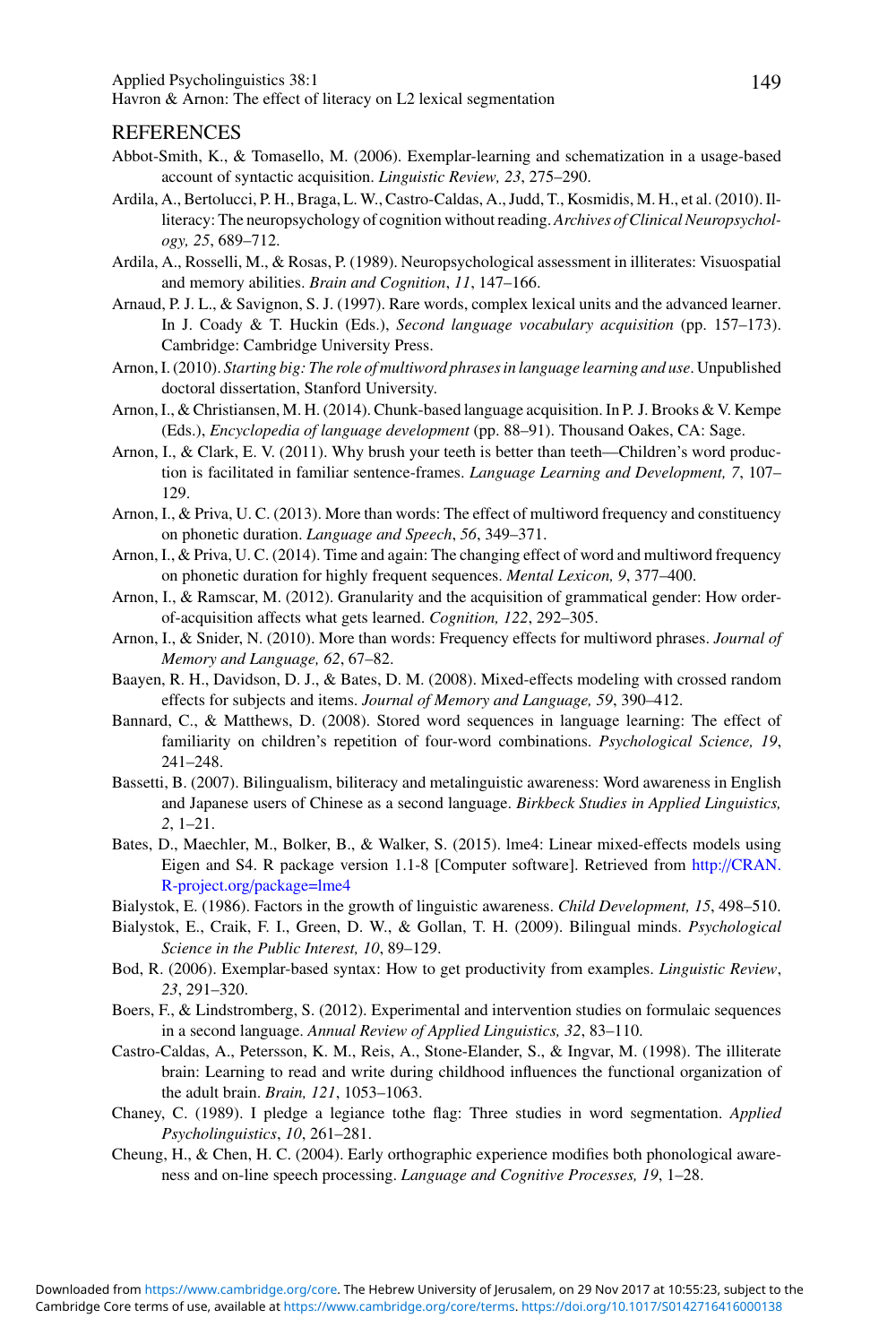<span id="page-23-0"></span>Applied Psycholinguistics 38:1 150

Havron & Arnon: The effect of literacy on L2 lexical segmentation

- Christensen, R. H. B. (2015). Ordinal-regression models for ordinal data. R package version 2015.6-28 [Computer software]. Retrieved from http://[www.cran.r-project.org](http://www.cran.r-project.org/package=ordinal/)/package=ordinal/
- Correa, J., & Dockrell, J. E. (2007). Unconventional word segmentation in Brazilian children's early text production. *Reading and Writing, 20*, 815–831.
- DeKeyser, R. M. (2000). The robustness of critical period effects in second language acquisition. *Studies in Second Language Acquisition, 22*, 499–533.
- DeKeyser, R. M., Alfi-Shabtay, I., & Ravid, D. (2010). Cross-linguistic evidence for the nature of age effects in second language acquisition. *Applied Psycholinguistics, 31*, 413–438.
- Deutsch, A., Frost, R., & Forster, K. I. (1998). Verbs and nouns are organized and accessed differently in the mental lexicon: Evidence from Hebrew. *Journal of Experimental Psychology: Learning, Memory, and Cognition*, *24*, 1238–1255.
- Elman, J. L. (1993). Learning and development in neural networks: The importance of starting small. *Cognition, 48*, 71–99.
- Frost, R., Forster, K. I., & Deutsch, A. (1997). What can we learn from the morphology of Hebrew? A masked-priming investigation of morphological representation. *Journal of Experimental Psychology: Learning, Memory, and Cognition, 23*, 829.
- Gollan, T. H., Weissberger, G. H., Runnqvist, E., Montoya, R. I., & Cera, C. M. (2012). Self-ratings of spoken language dominance: A Multilingual Naming Test (MINT) and preliminary norms for young and aging Spanish–English bilinguals. *Bilingualism: Language and Cognition, 15*, 594–615.
- Gombert, J. E. (1994). How do illiterate adults react to metalinguistic training? *Annals of Dyslexia, 44*, 250–269.
- Hoff, E. (2006). How social contexts support and shape language development. *Developmental Review, 26*, 55–88.
- Holden, M. H., & MacGinitie, W. H. (1972). Children's conceptions of word boundaries in speech and print. *Journal of Educational Psychology, 63*, 551.
- Huttenlocher, J. (1964). Children's language: Word–phrase relationship. *Science, 143*, 264–265.

Israeli Central Bureau of Statistics. (2014). *Statistical abstract of Israel* (chap. 8). Jerusalem: Author.

- Itai, A., & Wintner, S. (2008). Language resources for Hebrew. *Language Resources and Evaluation, 42*, 75–98.
- Jaeger, T. F. (2008). Categorical data analysis: Away from ANOVAs (transformation or not) and towards logit mixed models. *Journal of Memory and Language, 59*, 434–446.
- Jarvis, S. (2009). Lexical transfer. *Bilingual Mental Lexicon: Interdisciplinary Approaches, 70*, 99.
- Johnson, J. S., & Newport, E. L. (1989). Critical period effects in second language learning: The influence of maturational state on the acquisition of English as a second language. *Cognitive Psychology, 21*, 60–99.
- Jurafsky, D., Bell, A., Gregory, M., & Raymond, W. D. (2001). Probabilistic relations between words: Evidence from reduction in lexical production. *Typological Studies in Language, 45*, 229– 254.
- Kapatsinski, V., & Radicke, J. (2009). Frequency and the emergence of prefabs: Evidence from monitoring. *Formulaic Language, 2*, 499–520.
- Karmiloff-Smith, A., Grant, J., Sims, K., Jones, M. C., & Cuckle, P. (1996). Rethinking metalinguistic awareness: Representing and accessing knowledge about what counts as a word. *Cognition, 58*, 197–219.
- Kavé, G. (2005). Standardization and norms for a Hebrew naming test. *Brain and Language*, 92, 204–211.
- Kosmidis, M. H., Tsapkini, K., & Folia, V. (2006). Lexical processing in illiteracy: Effect of literacy or education? *Cortex*, *42*, 1021–1027.
- Kosmidis, M. H., Zafiri, M., & Politimou, N. (2011). Literacy versus formal schooling: Influence on working memory. *Archives of Clinical Neuropsychology, 26*, 575–582.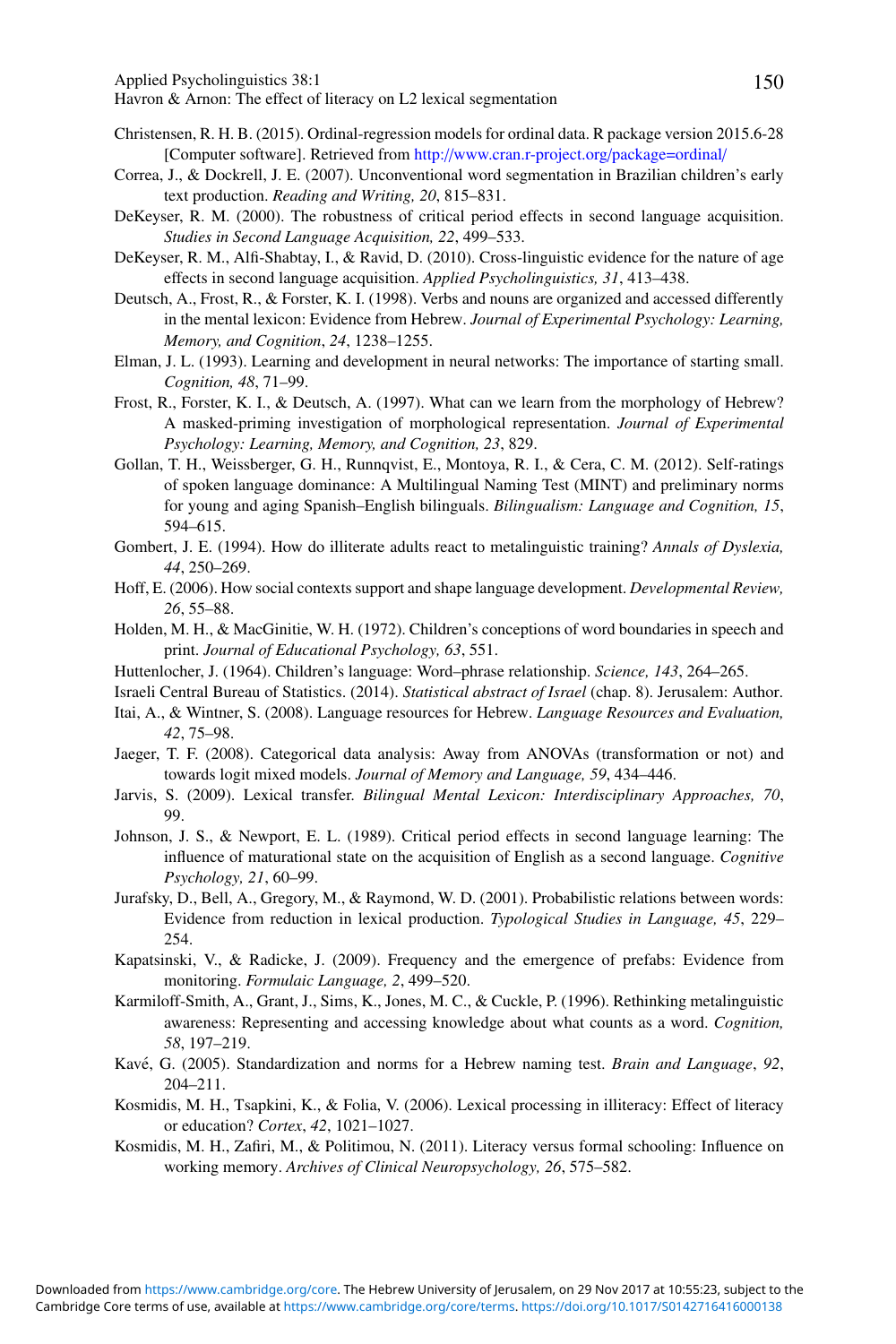<span id="page-24-0"></span>Havron & Arnon: The effect of literacy on L2 lexical segmentation

- Kurvers, J. (2015). Emerging literacy in adult second-language learners: A synthesis of research findings in the Netherlands. *Writing Systems Research*, *7*, 1–21.
- Kurvers, J., & Uri, H. (2006). Metalexical awareness: Development, methodology or written language? A cross-linguistic comparison. *Journal of Psycholinguistic Research*, *35*, 353–367.
- Kurvers, J., van Hout, R., & Vallen, T. (2009). Print awareness of adult illiterates: A comparison with young pre-readers and low-educated adult readers. *Reading and Writing, 22*, 863–887.
- Levin, I., Ravid, D., & Rapaport, S. (1999). Developing morphological awareness and learning to write: A two-way street. In T. Nunes (Ed.), *Learning to read: An integrated view from research and practice* (pp. 77–104). Amsterdam: Springer.
- Lieven, E. V., Pine, J. M., & Barnes, H. D. (1992). Individual differences in early vocabulary development: Redefining the referential–expressive distinction. *Journal of Child Language, 19*, 287–310.
- Lieven, E. V., Salomo, D., & Tomasello, M. (2009). Two-year-old children's production of multiword utterances: A usage-based analysis. *Cognitive Linguistics, 20*, 481–507.
- Long, M. H. (1990). Maturational constraints on language development. *Studies in Second Language Acquisition*, *12*, 251–285.
- Lu, C. H., & Proctor, R. W. (1995). The influence of irrelevant location information on performance: A review of the Simon and spatial Stroop effects. *Psychonomic Bulletin & Review, 2*, 174–207.
- MacCallum, R. C., Zhang, S., Preacher, K. J., & Rucker, D. D. (2002). On the practice of dichotomization of quantitative variables. *Psychological Methods, 7*, 19.
- Marian, V., Blumenfeld, H. K., & Kaushanskaya, M. (2007). The Language Experience and Proficiency Questionnaire (LEAP-Q): Assessing language profiles in bilinguals and multilinguals. *Journal of Speech, Language, and Hearing Research, 50*, 940–967.
- McCauley, S. M., & Christiansen, M. H. (2011). *Learning simple statistics for language comprehension and production: The CAPPUCCINO model*. Paper presented at the 33rd Annual Conference of the Cognitive Science Society, Boston.
- McCauley, S. M., & Christiansen, M. H. (2014). *Language learning as language use: A computational model of children's language comprehension and production*. Ithaca, NY: Cornell University Press.
- Meisel, J. M. (2009). Second language acquisition in early childhood. *Zeitschrift Fur Sprachwis- ¨ senschaft*, *28*, 5–34.
- Meunier, F. (2012). Formulaic language and language teaching. *Annual Review of Applied Linguistics, 32*, 111–129.
- Miller, K., Frosch, C., Kelly, M. K., & Zhang, H. (2001). *What words look like: Preschool children's understanding of orthographic regularities in Chinese and English*. Unpublished manuscript.
- Mor, B. (2012). *The combined effect of bilingualism and ADHD on inhibitory functioning*. Unpublished MA dissertation, University of Haifa.
- Morais, J., Bertelson, P., Cary, L., & Alegría, J. (1986). Literacy training and speech segmentation. *Cognition, 24*, 45–64.
- Newport, E. L. (1990). Maturational constraints on language learning. *Cognitive Science, 14*, 11–28.
- Olivers, C. N. L., Huettig, F., Singh, J. P., & Mishra, R. K. (2014). The influence of literacy on visual search. *Visual Cognition*, *22*, 74–101.
- Olson, D. R. (1996). *The world on paper: The conceptual and cognitive implications of writing and reading*. Cambridge: Cambridge University Press.
- Onderdelinden, L., van der Craats, I., & Kurvers, J. (2009). Word concept of illiterates and low-literates: Worlds apart? *LOT Occasional Series*, *15*, 35–48.
- Ostrosky-Solís, F., & Lozano, A. (2006). Digit span: Effect of education and culture. *International Journal of Psychology, 41*, 333–341.
- Petersson, K. M., Reis, A., & Ingvar, M. (2001). Cognitive processing in literate and illiterate subjects: A review of some recent behavioral and functional neuroimaging data. *Scandinavian Journal of Psychology, 42*, 251–267.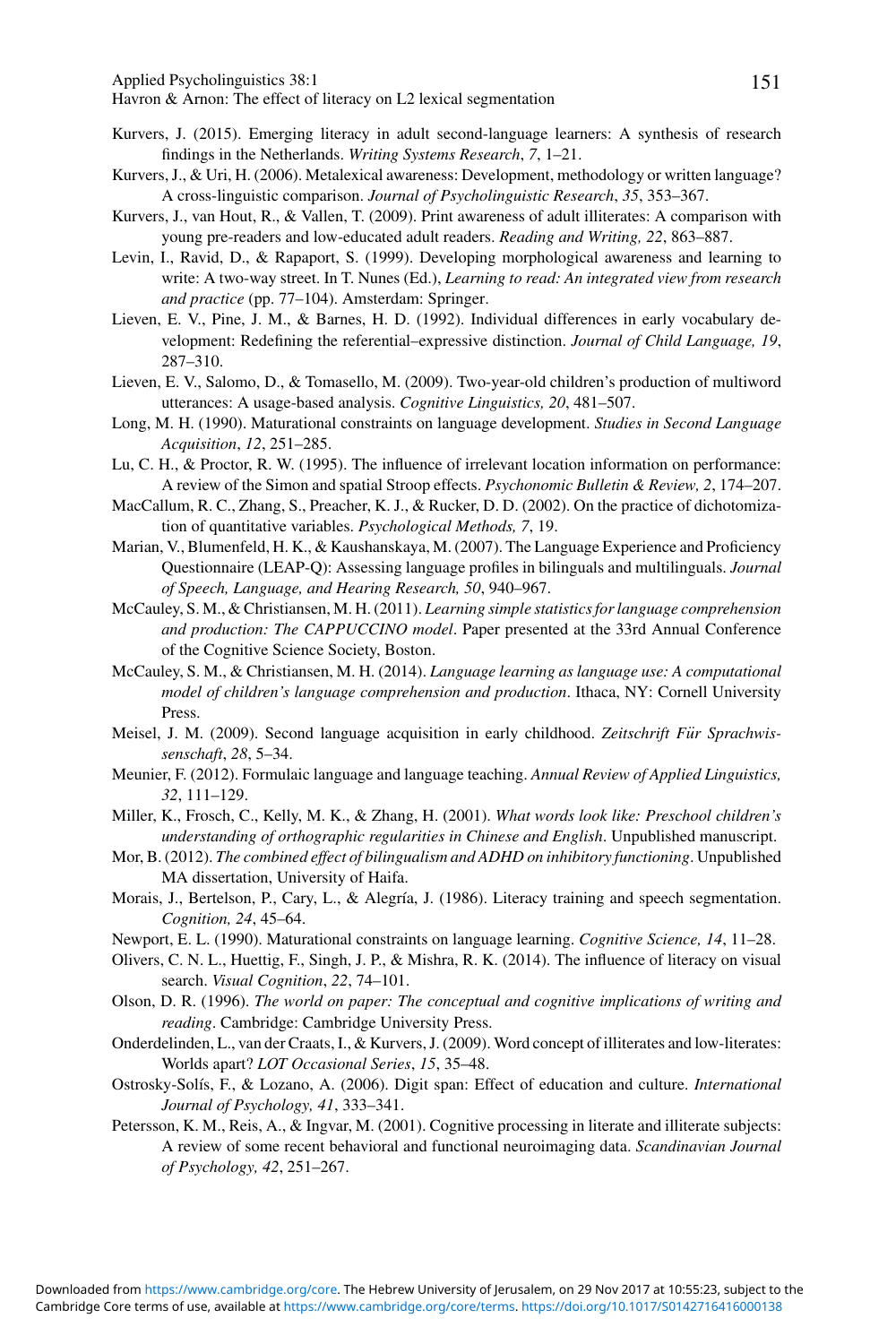<span id="page-25-0"></span>Applied Psycholinguistics 38:1 152

Havron & Arnon: The effect of literacy on L2 lexical segmentation

- Pettitt, N. M., & Tarone, E. (2015). Following Roba: What happens when a low-educated adult immigrant learns to read. *Writing Systems Research*, *7*, 20–38.
- Ravid, D. (2001). Learning to spell in Hebrew: Phonological and morphological factors. *Reading and Writing, 14*, 459–485.
- Ravid, D., & Malenky, A. (2001). Awareness of linear and nonlinear morphology in Hebrew: A developmental study. *First Language*, *21*, 25–56.
- Ravid, D., & Tolchinsky, L. (2002). Investigating literacy development and language acquisition. Reply to commentaries on "Developing linguistic literacy: A comprehensive model." *Journal of Child Language*, *29*, 489–494.
- Robinson, P. (2005). Cognitive abilities, chunk-strength, and frequency effects in implicit artificial grammar and incidental L2 learning: Replications of Reber, Walkenfeld, and Hernstadt (1991) and Knowlton and Squire (1996) and their relevance for SLA. *Studies in Second Language Acquisition*, *27*, 235–268.
- Schneider, W., Eschman, A., & Zuccolotto, A. (2012). *E-Prime user's guide*. Pittsburgh, PA: Psychology Software Tools.
- Share, D. L., & Levin, I. (1999). Learning to read and write in Hebrew. In M. Harris & G. Hatano (Eds.), *Learning to read and write: A cross-linguistic perspective* (pp. 89–111). Cambridge: Cambridge University Press.
- Siegelman, N., & Arnon, I. (2015). The advantage of starting big: Learning from unsegmented input facilitates mastery of grammatical gender in an artificial language. *Journal of Memory and Language, 85*, 60–75.
- Siyanova, A., & Schmitt, N. (2008). L2 learner production and processing of collocation: A multi-study perspective. *Canadian Modern Language Review/La Revue canadienne des langues vivantes*, *64*, 429–458.
- Siyanova-Chanturia, A., Conklin, K., & van Heuven, W. J. (2011). Seeing a phrase "time and again" matters: The role of phrasal frequency in the processing of multiword sequences. *Journal of Experimental Psychology: Learning, Memory, and Cognition, 37*, 776.
- Taguchi, N. (2007). Chunk learning and the development of spoken discourse in a Japanese as a foreign language classroom. *Language Teaching Research*, *11*, 433–457.
- Tarone, E., & Bigelow, M. (2005). Impact of literacy on oral language processing: Implications for second language acquisition research. *Annual Review of Applied Linguistics, 25*, 77–97.
- Tarone, E., Bigelow, M., & Hansen, K. (2007). The impact of alphabetic print literacy level on oral second language acquisition. In N. Faux (Ed.), *Low-educated second language and literacy acquisition: Research, policy, and practice. Proceedings of the second annual forum of the Literacy Institute* (pp. 99–122). Richmond, VA: Virginia Commonwealth University, Literacy Institute.
- Tremblay, A., Derwing, B., Libben, G., & Westbury, C. (2011). Processing advantages of lexical bundles: Evidence from self-paced reading and sentence recall tasks. *Language Learning, 61*, 569–613.
- Tsai, C.-H., McConkie, G. W., & Zheng, X. J. (1998). *Lexical parsing by Chinese readers*. Poster presented at the Advanced Study Institute on Advances in Theoretical Issues and Cognitive Neuroscience Research of the Chinese Language, University of Hong Kong. Retrieved from http://[research.chtsai.org](http://research.chtsai.org/papers/cht_asi.html)/papers/cht\_asi.html
- Vainikka, A., & Young-Scholten, M. (2007). The role of literacy in the development of L2 morphosyntax from an Organic Grammar perspective. In *Low-educated second language and literacy acquisition: Research, policy, and practice: Proceedings of the second annual forum of the Literacy Institute* (pp. 123–148). Richmond, VA: Virginia Commonwealth University, Literacy Institute.
- Valian, V., & Levitt, A. (1996). Prosody and adults' learning of syntactic structure. *Journal of Memory and Language, 35*, 497–516.